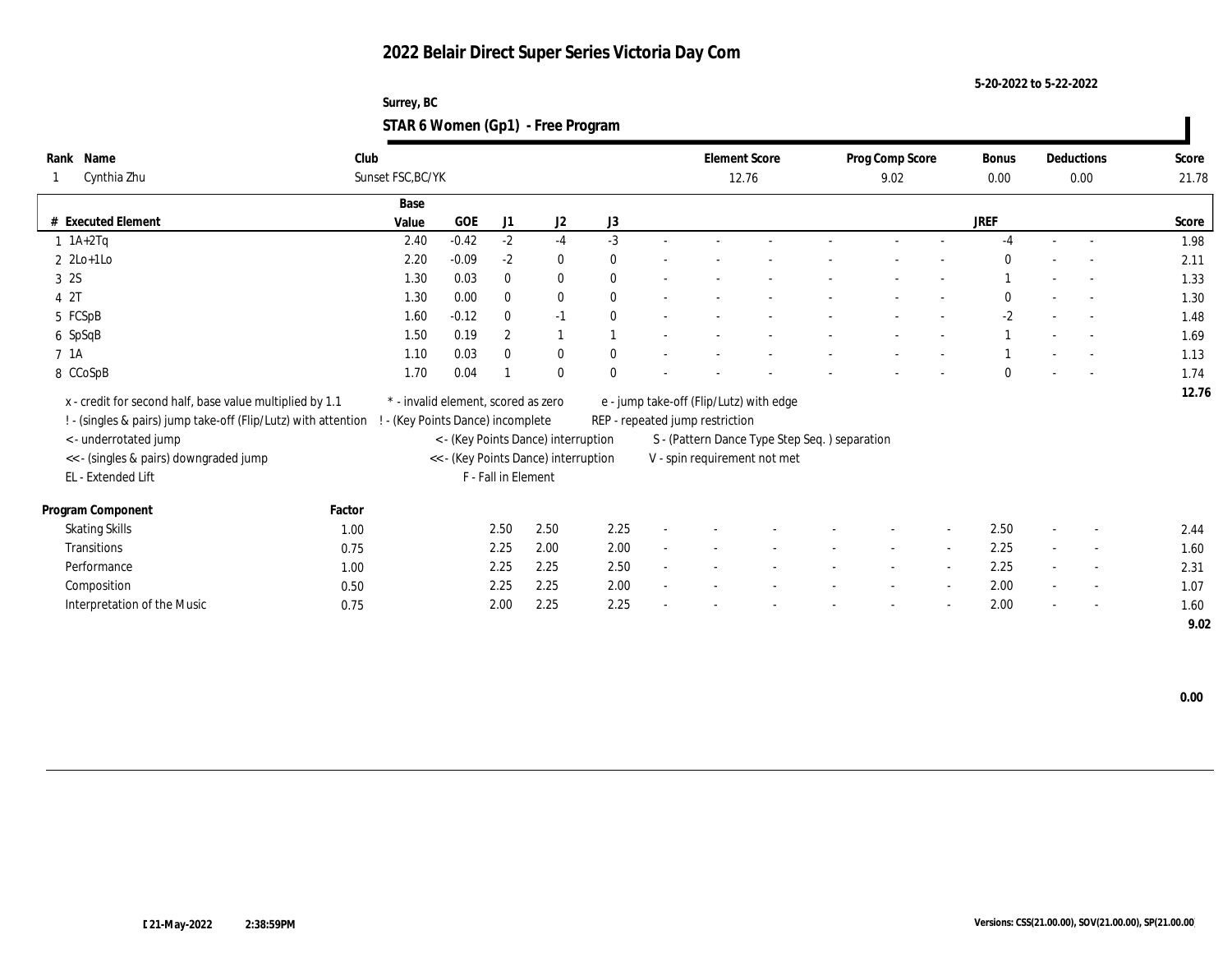**5-20-2022 to 5-22-2022**

| Surrey, BC                        |  |
|-----------------------------------|--|
| STAR 6 Women (Gp1) - Free Program |  |

| Name<br>Rank                                                   | Club   |                                     |            |                     |                                      |              |                                 | <b>Element Score</b>                           | Prog Comp Score |                | <b>Bonus</b>   |                          | Deductions               | Score |
|----------------------------------------------------------------|--------|-------------------------------------|------------|---------------------|--------------------------------------|--------------|---------------------------------|------------------------------------------------|-----------------|----------------|----------------|--------------------------|--------------------------|-------|
| Xi Yue Fang<br>2                                               |        | Sunset FSC, BC/YK                   |            |                     |                                      |              |                                 | 11.62                                          | 10.34           |                | 0.00           |                          | 0.20                     | 21.76 |
|                                                                |        | Base                                |            |                     |                                      |              |                                 |                                                |                 |                |                |                          |                          |       |
| # Executed Element                                             |        | Value                               | <b>GOE</b> | J <sub>1</sub>      | J <sub>2</sub>                       | J3           |                                 |                                                |                 |                | <b>JREF</b>    |                          |                          | Score |
| $1 \t1A+2T$                                                    |        | 2.40                                | $-0.10$    | $-1$                | $-1$                                 | $-1$         |                                 |                                                |                 |                | $\Omega$       | $\sim$                   | $\sim$                   | 2.30  |
| 2 2T                                                           |        | 1.30                                | $-0.16$    | $-1$                | $-2$                                 | $-1$         |                                 |                                                |                 |                |                |                          |                          | 1.14  |
| 3 FCSpB                                                        |        | 1.60                                | 0.00       | $\bf{0}$            | $-1$                                 | $\bf{0}$     |                                 |                                                |                 |                |                |                          |                          | 1.60  |
| 4 2S                                                           |        | 1.30                                | $-0.65$    | $-5$                | $-5$                                 | $-5$         |                                 |                                                |                 |                | $-5$           |                          | $\sim$                   | 0.65  |
| $5\;1A$                                                        |        | 1.10                                | 0.06       |                     | $\bf{0}$                             | $\mathbf{0}$ |                                 |                                                |                 |                |                |                          |                          | 1.16  |
| 6 SpSqB                                                        |        | 1.50                                | 0.34       | 3                   | $\mathbf{2}$                         | $\mathbf{2}$ |                                 |                                                |                 |                | $\overline{c}$ |                          |                          | 1.84  |
| $7$ 1Lz+1Lo                                                    |        | 1.10                                | 0.00       | $\mathbf{0}$        | $\bf{0}$                             | $\mathbf{0}$ |                                 |                                                |                 |                | $\mathbf{0}$   |                          |                          | 1.10  |
| 8 CCoSpB                                                       |        | 1.70                                | 0.13       | $\overline{2}$      | $\mathbf{0}$                         | $\mathbf{0}$ |                                 |                                                |                 |                |                |                          |                          | 1.83  |
| x - credit for second half, base value multiplied by 1.1       |        | * - invalid element, scored as zero |            |                     |                                      |              |                                 | e - jump take-off (Flip/Lutz) with edge        |                 |                |                |                          |                          | 11.62 |
| ! - (singles & pairs) jump take-off (Flip/Lutz) with attention |        | - (Key Points Dance) incomplete     |            |                     |                                      |              | REP - repeated jump restriction |                                                |                 |                |                |                          |                          |       |
| < - underrotated jump                                          |        |                                     |            |                     | < - (Key Points Dance) interruption  |              |                                 | S - (Pattern Dance Type Step Seq. ) separation |                 |                |                |                          |                          |       |
| << - (singles & pairs) downgraded jump                         |        |                                     |            |                     | << - (Key Points Dance) interruption |              |                                 | V - spin requirement not met                   |                 |                |                |                          |                          |       |
| EL - Extended Lift                                             |        |                                     |            | F - Fall in Element |                                      |              |                                 |                                                |                 |                |                |                          |                          |       |
|                                                                |        |                                     |            |                     |                                      |              |                                 |                                                |                 |                |                |                          |                          |       |
| Program Component                                              | Factor |                                     |            |                     |                                      |              |                                 |                                                |                 |                |                |                          |                          |       |
| <b>Skating Skills</b>                                          | 1.00   |                                     |            | 3.50                | 2.25                                 | 2.25         |                                 |                                                |                 | $\sim$         | 2.50           |                          | $\overline{\phantom{a}}$ | 2.63  |
| Transitions                                                    | 0.75   |                                     |            | 3.50                | 2.25                                 | 2.00         |                                 |                                                |                 |                | 2.50           |                          | $\overline{\phantom{a}}$ | 1.92  |
| Performance                                                    | 1.00   |                                     |            | 3.50                | 2.50                                 | 2.25         |                                 |                                                |                 | $\overline{a}$ | 2.25           |                          | $\sim$                   | 2.63  |
| Composition                                                    | 0.50   |                                     |            | 3.25                | 2.50                                 | 2.00         |                                 |                                                |                 |                | 2.50           | $\overline{\phantom{a}}$ | $\overline{\phantom{a}}$ | 1.28  |
| Interpretation of the Music                                    | 0.75   |                                     |            | 3.25                | 2.25                                 | 2.25         |                                 |                                                |                 |                | 2.25           | $\overline{\phantom{a}}$ | $\overline{\phantom{a}}$ | 1.88  |
|                                                                |        |                                     |            |                     |                                      |              |                                 |                                                |                 |                |                |                          |                          | 10.34 |
|                                                                |        |                                     |            |                     |                                      |              |                                 |                                                |                 |                |                |                          |                          |       |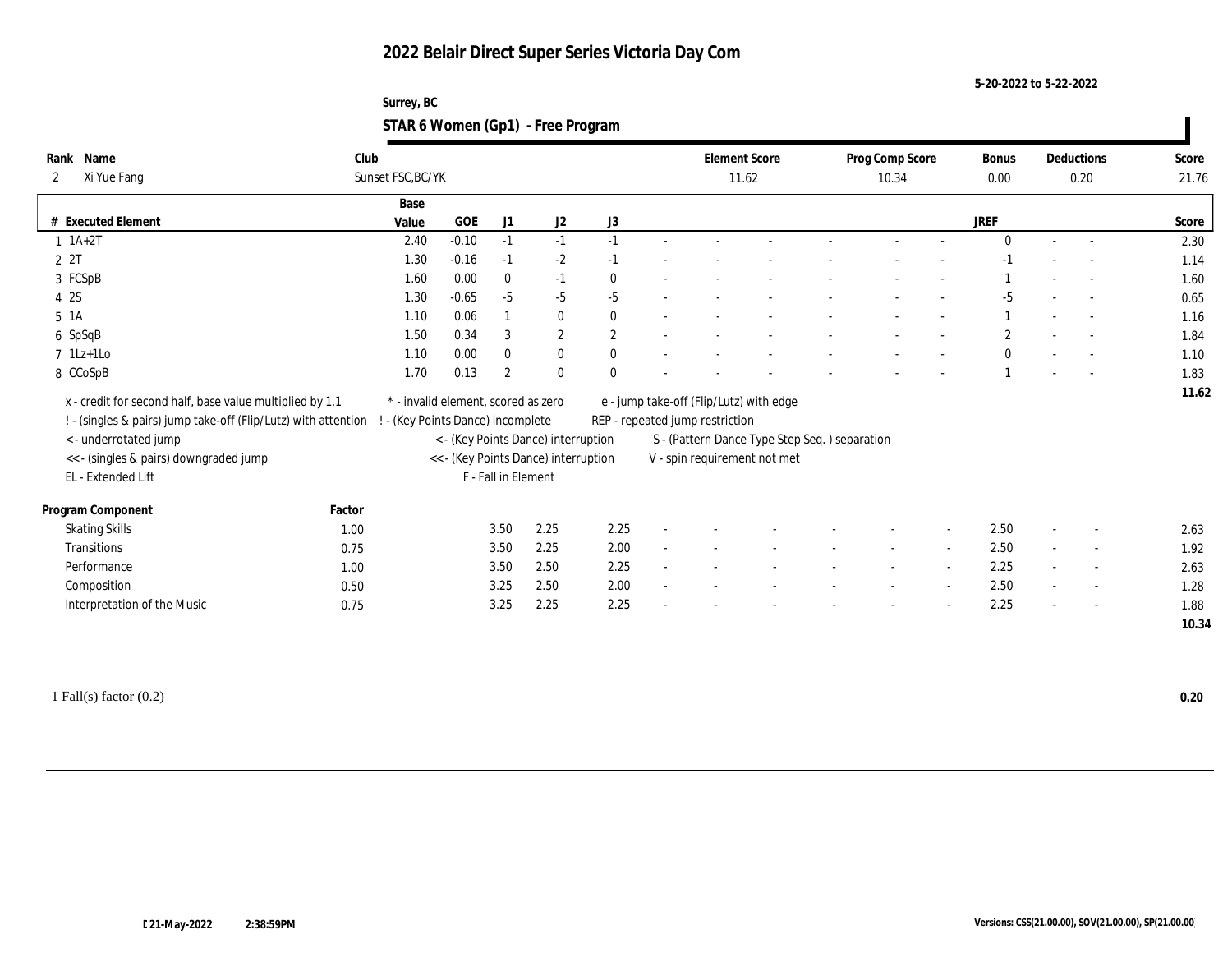**5-20-2022 to 5-22-2022**

| Surrey, BC                        |  |
|-----------------------------------|--|
| STAR 6 Women (Gp1) - Free Program |  |

| Club<br>Name<br><b>Element Score</b><br>Prog Comp Score<br>Deductions<br>Rank<br><b>Bonus</b><br>Score<br>Vancouver SC, BC/YK<br>Chloe Pang<br>3<br>11.59<br>8.07<br>0.00<br>0.20<br>Base<br><b>JREF</b><br><b>GOE</b><br>J <sub>1</sub><br>J2<br>J3<br># Executed Element<br>Value<br>$-3$<br>$-2$<br>$-0.29$<br>$-3$<br>$1 \t1A+2T$<br>2.40<br>$-1$<br>2.11<br>$\sim$<br>$\overline{\phantom{a}}$<br>2 2T<br>1.30<br>$-0.65$<br>$-5$<br>$-5$<br>$-5$<br>$-5$<br>0.65<br>3 SpSqB<br>1.50<br>0.04<br>$\bf{0}$<br>$\mathbf{0}$<br>0<br>1.54<br>4 2Lo<br>1.70<br>0.00<br>$\bf{0}$<br>$\bf{0}$<br>$\bf{0}$<br>$\mathbf{0}$<br>1.70<br>$\sim$<br>$\sim$<br>5 FSSpB<br>$\mathbf{2}$<br>1.70<br>0.17<br>$\bf{0}$<br>1.87<br>$\sim$<br>$6 \quad 2S+1LO$<br>$-0.03$<br>$\bf{0}$<br>$\bf{0}$<br>1.80<br>$\mathbf{0}$<br>$-1$<br>1.77<br>$-2$<br>7 1A<br>1.10<br>$-0.14$<br>$-1$<br>$-1$<br>$-1$<br>0.96<br>1.28<br>$-0.29$<br>$-3$<br>8 CCoSpB (V)<br>$-1$<br>0.99<br>$-1$<br>$-4$<br>x - credit for second half, base value multiplied by 1.1<br>* - invalid element, scored as zero<br>e - jump take-off (Flip/Lutz) with edge<br>! - (singles & pairs) jump take-off (Flip/Lutz) with attention<br>! - (Key Points Dance) incomplete<br>REP - repeated jump restriction<br>S - (Pattern Dance Type Step Seq.) separation<br>< - underrotated jump<br>< - (Key Points Dance) interruption<br><< - (singles & pairs) downgraded jump<br><< - (Key Points Dance) interruption<br>V - spin requirement not met<br>EL - Extended Lift<br>F - Fall in Element<br>Program Component<br>Factor<br>2.00<br>2.00<br>2.25<br><b>Skating Skills</b><br>1.75<br>1.00<br>2.00<br>$\sim$<br>2.00<br>1.75<br>2.00<br>Transitions<br>2.00<br>0.75<br>1.46<br>$\overline{a}$<br>2.00<br>2.00<br>2.25<br>Performance<br>2.00<br>2.06<br>1.00<br>$\sim$<br>1.75<br>Composition<br>2.00<br>2.00<br>2.25<br>0.50<br>1.00<br>$\overline{\phantom{a}}$<br>$\overline{\phantom{a}}$<br>$\sim$<br>$\overline{a}$ |                                                                     | Score |
|----------------------------------------------------------------------------------------------------------------------------------------------------------------------------------------------------------------------------------------------------------------------------------------------------------------------------------------------------------------------------------------------------------------------------------------------------------------------------------------------------------------------------------------------------------------------------------------------------------------------------------------------------------------------------------------------------------------------------------------------------------------------------------------------------------------------------------------------------------------------------------------------------------------------------------------------------------------------------------------------------------------------------------------------------------------------------------------------------------------------------------------------------------------------------------------------------------------------------------------------------------------------------------------------------------------------------------------------------------------------------------------------------------------------------------------------------------------------------------------------------------------------------------------------------------------------------------------------------------------------------------------------------------------------------------------------------------------------------------------------------------------------------------------------------------------------------------------------------------------------------------------------------------------------------------------------------------------------------------|---------------------------------------------------------------------|-------|
|                                                                                                                                                                                                                                                                                                                                                                                                                                                                                                                                                                                                                                                                                                                                                                                                                                                                                                                                                                                                                                                                                                                                                                                                                                                                                                                                                                                                                                                                                                                                                                                                                                                                                                                                                                                                                                                                                                                                                                                  |                                                                     | 19.46 |
|                                                                                                                                                                                                                                                                                                                                                                                                                                                                                                                                                                                                                                                                                                                                                                                                                                                                                                                                                                                                                                                                                                                                                                                                                                                                                                                                                                                                                                                                                                                                                                                                                                                                                                                                                                                                                                                                                                                                                                                  |                                                                     |       |
|                                                                                                                                                                                                                                                                                                                                                                                                                                                                                                                                                                                                                                                                                                                                                                                                                                                                                                                                                                                                                                                                                                                                                                                                                                                                                                                                                                                                                                                                                                                                                                                                                                                                                                                                                                                                                                                                                                                                                                                  |                                                                     |       |
|                                                                                                                                                                                                                                                                                                                                                                                                                                                                                                                                                                                                                                                                                                                                                                                                                                                                                                                                                                                                                                                                                                                                                                                                                                                                                                                                                                                                                                                                                                                                                                                                                                                                                                                                                                                                                                                                                                                                                                                  |                                                                     |       |
|                                                                                                                                                                                                                                                                                                                                                                                                                                                                                                                                                                                                                                                                                                                                                                                                                                                                                                                                                                                                                                                                                                                                                                                                                                                                                                                                                                                                                                                                                                                                                                                                                                                                                                                                                                                                                                                                                                                                                                                  |                                                                     |       |
|                                                                                                                                                                                                                                                                                                                                                                                                                                                                                                                                                                                                                                                                                                                                                                                                                                                                                                                                                                                                                                                                                                                                                                                                                                                                                                                                                                                                                                                                                                                                                                                                                                                                                                                                                                                                                                                                                                                                                                                  |                                                                     |       |
|                                                                                                                                                                                                                                                                                                                                                                                                                                                                                                                                                                                                                                                                                                                                                                                                                                                                                                                                                                                                                                                                                                                                                                                                                                                                                                                                                                                                                                                                                                                                                                                                                                                                                                                                                                                                                                                                                                                                                                                  |                                                                     |       |
|                                                                                                                                                                                                                                                                                                                                                                                                                                                                                                                                                                                                                                                                                                                                                                                                                                                                                                                                                                                                                                                                                                                                                                                                                                                                                                                                                                                                                                                                                                                                                                                                                                                                                                                                                                                                                                                                                                                                                                                  |                                                                     |       |
|                                                                                                                                                                                                                                                                                                                                                                                                                                                                                                                                                                                                                                                                                                                                                                                                                                                                                                                                                                                                                                                                                                                                                                                                                                                                                                                                                                                                                                                                                                                                                                                                                                                                                                                                                                                                                                                                                                                                                                                  |                                                                     |       |
|                                                                                                                                                                                                                                                                                                                                                                                                                                                                                                                                                                                                                                                                                                                                                                                                                                                                                                                                                                                                                                                                                                                                                                                                                                                                                                                                                                                                                                                                                                                                                                                                                                                                                                                                                                                                                                                                                                                                                                                  |                                                                     |       |
|                                                                                                                                                                                                                                                                                                                                                                                                                                                                                                                                                                                                                                                                                                                                                                                                                                                                                                                                                                                                                                                                                                                                                                                                                                                                                                                                                                                                                                                                                                                                                                                                                                                                                                                                                                                                                                                                                                                                                                                  |                                                                     |       |
|                                                                                                                                                                                                                                                                                                                                                                                                                                                                                                                                                                                                                                                                                                                                                                                                                                                                                                                                                                                                                                                                                                                                                                                                                                                                                                                                                                                                                                                                                                                                                                                                                                                                                                                                                                                                                                                                                                                                                                                  |                                                                     |       |
|                                                                                                                                                                                                                                                                                                                                                                                                                                                                                                                                                                                                                                                                                                                                                                                                                                                                                                                                                                                                                                                                                                                                                                                                                                                                                                                                                                                                                                                                                                                                                                                                                                                                                                                                                                                                                                                                                                                                                                                  |                                                                     | 11.59 |
|                                                                                                                                                                                                                                                                                                                                                                                                                                                                                                                                                                                                                                                                                                                                                                                                                                                                                                                                                                                                                                                                                                                                                                                                                                                                                                                                                                                                                                                                                                                                                                                                                                                                                                                                                                                                                                                                                                                                                                                  |                                                                     |       |
|                                                                                                                                                                                                                                                                                                                                                                                                                                                                                                                                                                                                                                                                                                                                                                                                                                                                                                                                                                                                                                                                                                                                                                                                                                                                                                                                                                                                                                                                                                                                                                                                                                                                                                                                                                                                                                                                                                                                                                                  |                                                                     |       |
|                                                                                                                                                                                                                                                                                                                                                                                                                                                                                                                                                                                                                                                                                                                                                                                                                                                                                                                                                                                                                                                                                                                                                                                                                                                                                                                                                                                                                                                                                                                                                                                                                                                                                                                                                                                                                                                                                                                                                                                  |                                                                     |       |
|                                                                                                                                                                                                                                                                                                                                                                                                                                                                                                                                                                                                                                                                                                                                                                                                                                                                                                                                                                                                                                                                                                                                                                                                                                                                                                                                                                                                                                                                                                                                                                                                                                                                                                                                                                                                                                                                                                                                                                                  |                                                                     |       |
|                                                                                                                                                                                                                                                                                                                                                                                                                                                                                                                                                                                                                                                                                                                                                                                                                                                                                                                                                                                                                                                                                                                                                                                                                                                                                                                                                                                                                                                                                                                                                                                                                                                                                                                                                                                                                                                                                                                                                                                  |                                                                     |       |
|                                                                                                                                                                                                                                                                                                                                                                                                                                                                                                                                                                                                                                                                                                                                                                                                                                                                                                                                                                                                                                                                                                                                                                                                                                                                                                                                                                                                                                                                                                                                                                                                                                                                                                                                                                                                                                                                                                                                                                                  |                                                                     |       |
|                                                                                                                                                                                                                                                                                                                                                                                                                                                                                                                                                                                                                                                                                                                                                                                                                                                                                                                                                                                                                                                                                                                                                                                                                                                                                                                                                                                                                                                                                                                                                                                                                                                                                                                                                                                                                                                                                                                                                                                  |                                                                     |       |
|                                                                                                                                                                                                                                                                                                                                                                                                                                                                                                                                                                                                                                                                                                                                                                                                                                                                                                                                                                                                                                                                                                                                                                                                                                                                                                                                                                                                                                                                                                                                                                                                                                                                                                                                                                                                                                                                                                                                                                                  |                                                                     |       |
|                                                                                                                                                                                                                                                                                                                                                                                                                                                                                                                                                                                                                                                                                                                                                                                                                                                                                                                                                                                                                                                                                                                                                                                                                                                                                                                                                                                                                                                                                                                                                                                                                                                                                                                                                                                                                                                                                                                                                                                  |                                                                     |       |
|                                                                                                                                                                                                                                                                                                                                                                                                                                                                                                                                                                                                                                                                                                                                                                                                                                                                                                                                                                                                                                                                                                                                                                                                                                                                                                                                                                                                                                                                                                                                                                                                                                                                                                                                                                                                                                                                                                                                                                                  |                                                                     |       |
|                                                                                                                                                                                                                                                                                                                                                                                                                                                                                                                                                                                                                                                                                                                                                                                                                                                                                                                                                                                                                                                                                                                                                                                                                                                                                                                                                                                                                                                                                                                                                                                                                                                                                                                                                                                                                                                                                                                                                                                  | 2.00<br>2.25<br>Interpretation of the Music<br>2.00<br>0.75<br>2.00 | 1.55  |
|                                                                                                                                                                                                                                                                                                                                                                                                                                                                                                                                                                                                                                                                                                                                                                                                                                                                                                                                                                                                                                                                                                                                                                                                                                                                                                                                                                                                                                                                                                                                                                                                                                                                                                                                                                                                                                                                                                                                                                                  |                                                                     | 8.07  |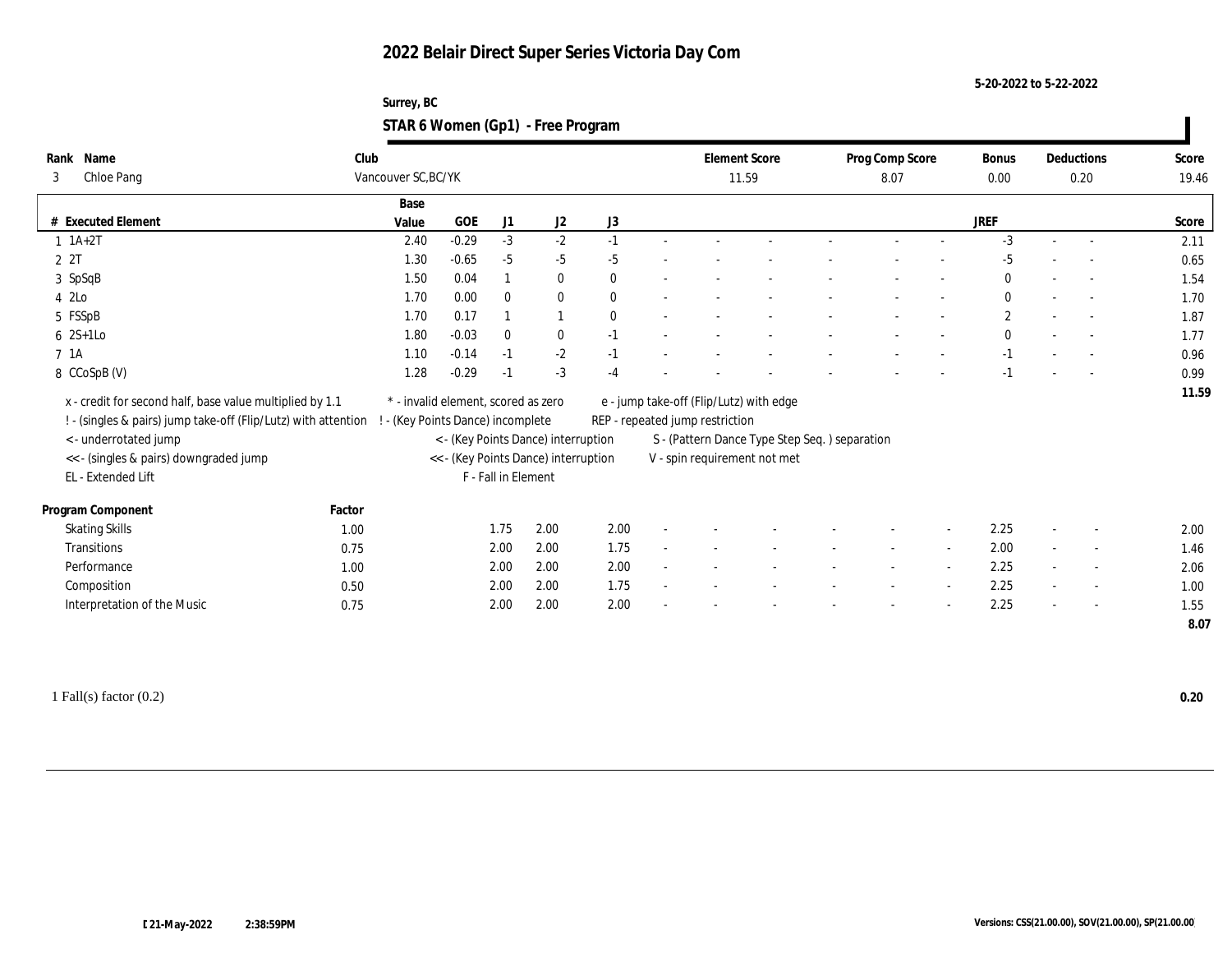**5-20-2022 to 5-22-2022**

| Surrey, BC                        |  |
|-----------------------------------|--|
| STAR 6 Women (Gp1) - Free Program |  |

| Name<br>Rank                                                   | Club   |                                     |         |                     |                                      |          | <b>Element Score</b>                    |                                               | Prog Comp Score | Bonus        |        | Deductions               | Score |
|----------------------------------------------------------------|--------|-------------------------------------|---------|---------------------|--------------------------------------|----------|-----------------------------------------|-----------------------------------------------|-----------------|--------------|--------|--------------------------|-------|
| <b>Molly Swords</b><br>4                                       |        | Vancouver SC, BC/YK                 |         |                     |                                      |          |                                         | 8.86                                          | 10.68           | 0.00         |        | 0.20                     | 19.34 |
|                                                                |        | Base                                |         |                     |                                      |          |                                         |                                               |                 |              |        |                          |       |
| # Executed Element                                             |        | Value                               | GOE     | J1                  | J2                                   | J3       |                                         |                                               |                 | <b>JREF</b>  |        |                          | Score |
| $1$ 1A+2Tq                                                     |        | 2.40                                | $-0.36$ | $-3$                | $-3$                                 | $-2$     |                                         |                                               |                 | $-3$         |        |                          | 2.04  |
| $2$ 2Lo                                                        |        | 1.70                                | 0.00    | $\bf{0}$            | $\bf{0}$                             | $\bf{0}$ |                                         |                                               |                 | $\mathbf{0}$ |        |                          | 1.70  |
| 3 2Tq                                                          |        | 1.30                                | $-0.65$ | $-5$                | $-5$                                 | $-5$     |                                         |                                               |                 | $-5$         |        |                          | 0.65  |
| 4 FCSp                                                         |        | 0.00                                |         |                     |                                      |          |                                         |                                               |                 |              |        |                          | 0.00  |
| 5 StSqB                                                        |        | 1.50                                | 0.19    | $\boldsymbol{2}$    |                                      |          |                                         |                                               |                 |              |        |                          | 1.69  |
| $6 \quad 2S+1LO$                                               |        | 1.80                                | $-0.26$ | $-2$                | $-2$                                 | $-3$     |                                         |                                               |                 | $-1$         |        |                          | 1.54  |
| 7 1A                                                           |        | 1.10                                | 0.14    | $\overline{2}$      | $\mathbf{1}$                         |          |                                         |                                               |                 |              |        |                          | 1.24  |
| 8 CCoSp                                                        |        | 0.00                                |         |                     |                                      |          |                                         |                                               |                 |              |        |                          | 0.00  |
| x - credit for second half, base value multiplied by 1.1       |        | * - invalid element, scored as zero |         |                     |                                      |          | e - jump take-off (Flip/Lutz) with edge |                                               |                 |              |        |                          | 8.86  |
| ! - (singles & pairs) jump take-off (Flip/Lutz) with attention |        | ! - (Key Points Dance) incomplete   |         |                     |                                      |          | REP - repeated jump restriction         |                                               |                 |              |        |                          |       |
| < - underrotated jump                                          |        |                                     |         |                     | < - (Key Points Dance) interruption  |          |                                         | S - (Pattern Dance Type Step Seq.) separation |                 |              |        |                          |       |
| << - (singles & pairs) downgraded jump                         |        |                                     |         |                     | << - (Key Points Dance) interruption |          |                                         | V - spin requirement not met                  |                 |              |        |                          |       |
| EL - Extended Lift                                             |        |                                     |         | F - Fall in Element |                                      |          |                                         |                                               |                 |              |        |                          |       |
|                                                                |        |                                     |         |                     |                                      |          |                                         |                                               |                 |              |        |                          |       |
| Program Component                                              | Factor |                                     |         |                     |                                      |          |                                         |                                               |                 |              |        |                          |       |
| <b>Skating Skills</b>                                          | 1.00   |                                     |         | 3.50                | 2.50                                 | 2.50     |                                         |                                               |                 | 2.25         |        |                          | 2.69  |
| Transitions                                                    | 0.75   |                                     |         | 3.25                | 2.50                                 | 2.25     |                                         |                                               |                 | 2.50         | $\sim$ | $\sim$                   | 1.97  |
| Performance                                                    | 1.00   |                                     |         | 3.50                | 2.50                                 | 2.50     |                                         |                                               |                 | 2.00         | $\sim$ | $\overline{a}$           | 2.63  |
| Composition                                                    | 0.50   |                                     |         | 3.25                | 2.50                                 | 2.25     |                                         |                                               |                 | 2.25         | $\sim$ | $\overline{\phantom{a}}$ | 1.28  |
| Interpretation of the Music                                    | 0.75   |                                     |         | 3.50                | 2.50                                 | 2.75     |                                         |                                               |                 | 2.50         | $\sim$ | $\sim$                   | 2.11  |
|                                                                |        |                                     |         |                     |                                      |          |                                         |                                               |                 |              |        |                          | 10.68 |
|                                                                |        |                                     |         |                     |                                      |          |                                         |                                               |                 |              |        |                          |       |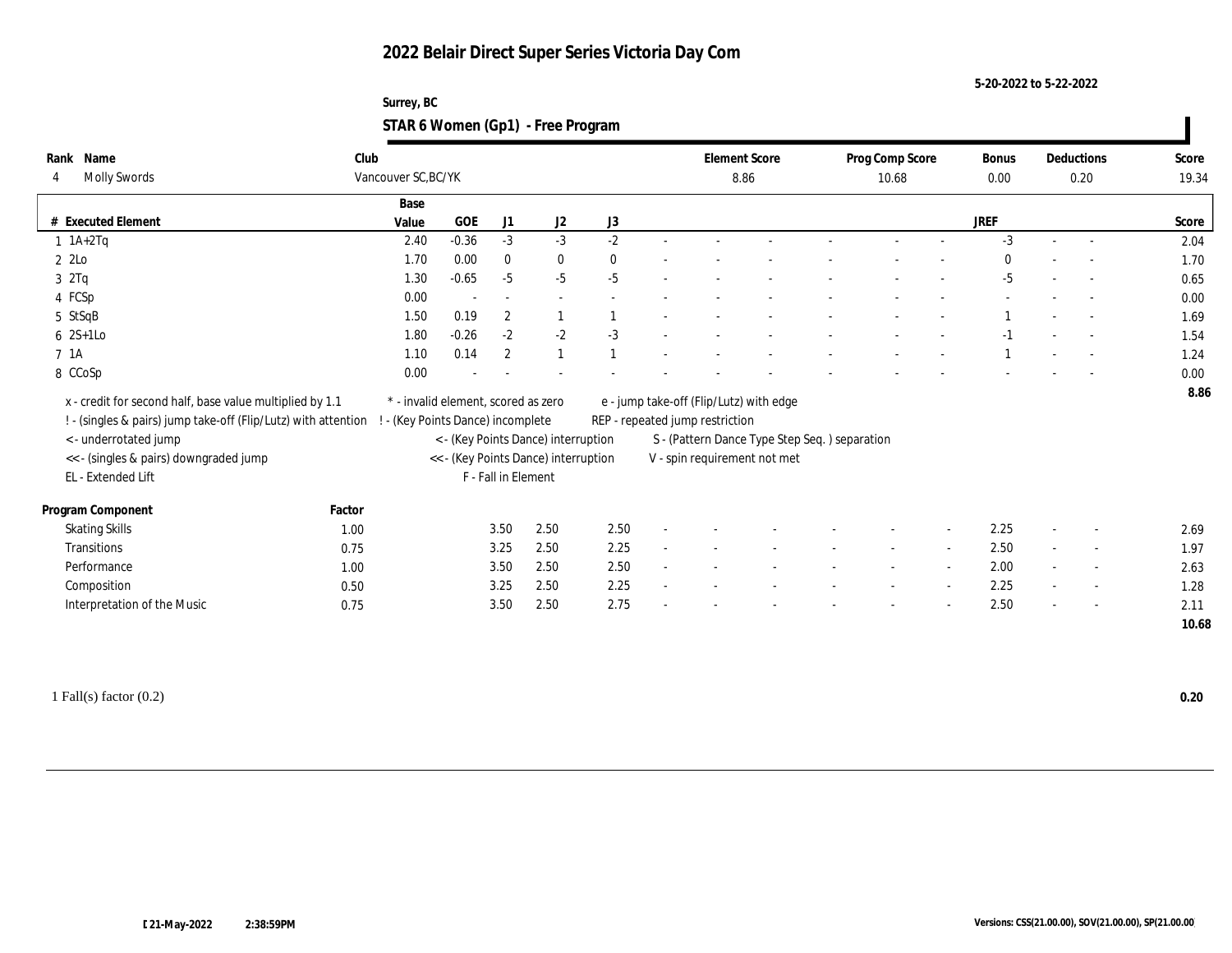**5-20-2022 to 5-22-2022**

| Surrey, BC                        |  |
|-----------------------------------|--|
| STAR 6 Women (Gp1) - Free Program |  |

| Rank Name                                                      | Club   |                                     |         |                     |                                      |              |                                 | <b>Element Score</b>                          | Prog Comp Score |        | <b>Bonus</b>   | Deductions               | Score |
|----------------------------------------------------------------|--------|-------------------------------------|---------|---------------------|--------------------------------------|--------------|---------------------------------|-----------------------------------------------|-----------------|--------|----------------|--------------------------|-------|
| Bella Zhao<br>5                                                |        | Vancouver SC, BC/YK                 |         |                     |                                      |              |                                 | 11.03                                         | 7.50            |        | 0.00           | 0.20                     | 18.33 |
|                                                                |        | Base                                |         |                     |                                      |              |                                 |                                               |                 |        |                |                          |       |
| # Executed Element                                             |        | Value                               | GOE     | J <sub>1</sub>      | J <sub>2</sub>                       | J3           |                                 |                                               |                 |        | JREF           |                          | Score |
| $1 1A+1T$                                                      |        | 1.50                                | $-0.11$ | $-1$                | $-1$                                 | $-1$         |                                 |                                               |                 |        |                |                          | 1.39  |
| 2 2T                                                           |        | 1.30                                | $-0.65$ | $-5$                | $-5$                                 | $-5$         |                                 |                                               |                 |        | $-5$           |                          | 0.65  |
| 3 2Lo                                                          |        | 1.70                                | $-0.26$ | $-4$                | $-1$                                 | $\mathbf{0}$ |                                 |                                               |                 |        | $-1$           | $\overline{\phantom{a}}$ | 1.44  |
| 4 FCSpB                                                        |        | 1.60                                | 0.04    | $\bf{0}$            | $\bf{0}$                             | $\mathbf{0}$ |                                 |                                               |                 |        |                | $\sim$                   | 1.64  |
| $5 \quad 2S+1LO$                                               |        | 1.80                                | 0.00    | $\mathbf{0}$        | $\bf{0}$                             | $\theta$     |                                 |                                               |                 |        | $\theta$       |                          | 1.80  |
| 6 SpSqB                                                        |        | 1.50                                | 0.23    | $\overline{2}$      |                                      |              |                                 |                                               |                 |        | $\overline{c}$ |                          | 1.73  |
| 7 2S                                                           |        | 1.30                                | $-0.10$ | $-1$                | $-1$                                 | $-1$         |                                 |                                               |                 |        | $\mathbf{0}$   |                          | 1.20  |
| 8 CCoSpB (V)                                                   |        | 1.28                                | $-0.10$ | $-1$                | $\bf{0}$                             | $-1$         |                                 |                                               |                 |        | $-1$           |                          | 1.18  |
| x - credit for second half, base value multiplied by 1.1       |        | * - invalid element, scored as zero |         |                     |                                      |              |                                 | e - jump take-off (Flip/Lutz) with edge       |                 |        |                |                          | 11.03 |
| ! - (singles & pairs) jump take-off (Flip/Lutz) with attention |        | ! - (Key Points Dance) incomplete   |         |                     |                                      |              | REP - repeated jump restriction |                                               |                 |        |                |                          |       |
| <- underrotated jump                                           |        |                                     |         |                     | < - (Key Points Dance) interruption  |              |                                 | S - (Pattern Dance Type Step Seq.) separation |                 |        |                |                          |       |
| << - (singles & pairs) downgraded jump                         |        |                                     |         |                     | << - (Key Points Dance) interruption |              |                                 | V - spin requirement not met                  |                 |        |                |                          |       |
| EL - Extended Lift                                             |        |                                     |         | F - Fall in Element |                                      |              |                                 |                                               |                 |        |                |                          |       |
|                                                                |        |                                     |         |                     |                                      |              |                                 |                                               |                 |        |                |                          |       |
| Program Component                                              | Factor |                                     |         |                     |                                      |              |                                 |                                               |                 |        |                |                          |       |
| <b>Skating Skills</b>                                          | 1.00   |                                     |         | 1.75                | 1.75                                 | 2.00         |                                 |                                               |                 |        | 2.00           |                          | 1.88  |
| Transitions                                                    | 0.75   |                                     |         | 2.25                | 1.75                                 | 1.75         |                                 |                                               |                 | $\sim$ | 1.75           | $\overline{\phantom{a}}$ | 1.41  |
| Performance                                                    | 1.00   |                                     |         | 1.75                | 2.00                                 | 2.00         |                                 |                                               |                 |        | 1.75           |                          | 1.88  |
| Composition                                                    | 0.50   |                                     |         | 2.00                | 2.00                                 | 1.75         |                                 |                                               |                 |        | 2.00           | $\sim$                   | 0.97  |
| Interpretation of the Music                                    | 0.75   |                                     |         | 1.75                | 1.75                                 | 2.00         |                                 |                                               |                 |        | 1.75           | $\overline{a}$           | 1.36  |
|                                                                |        |                                     |         |                     |                                      |              |                                 |                                               |                 |        |                |                          | 7.50  |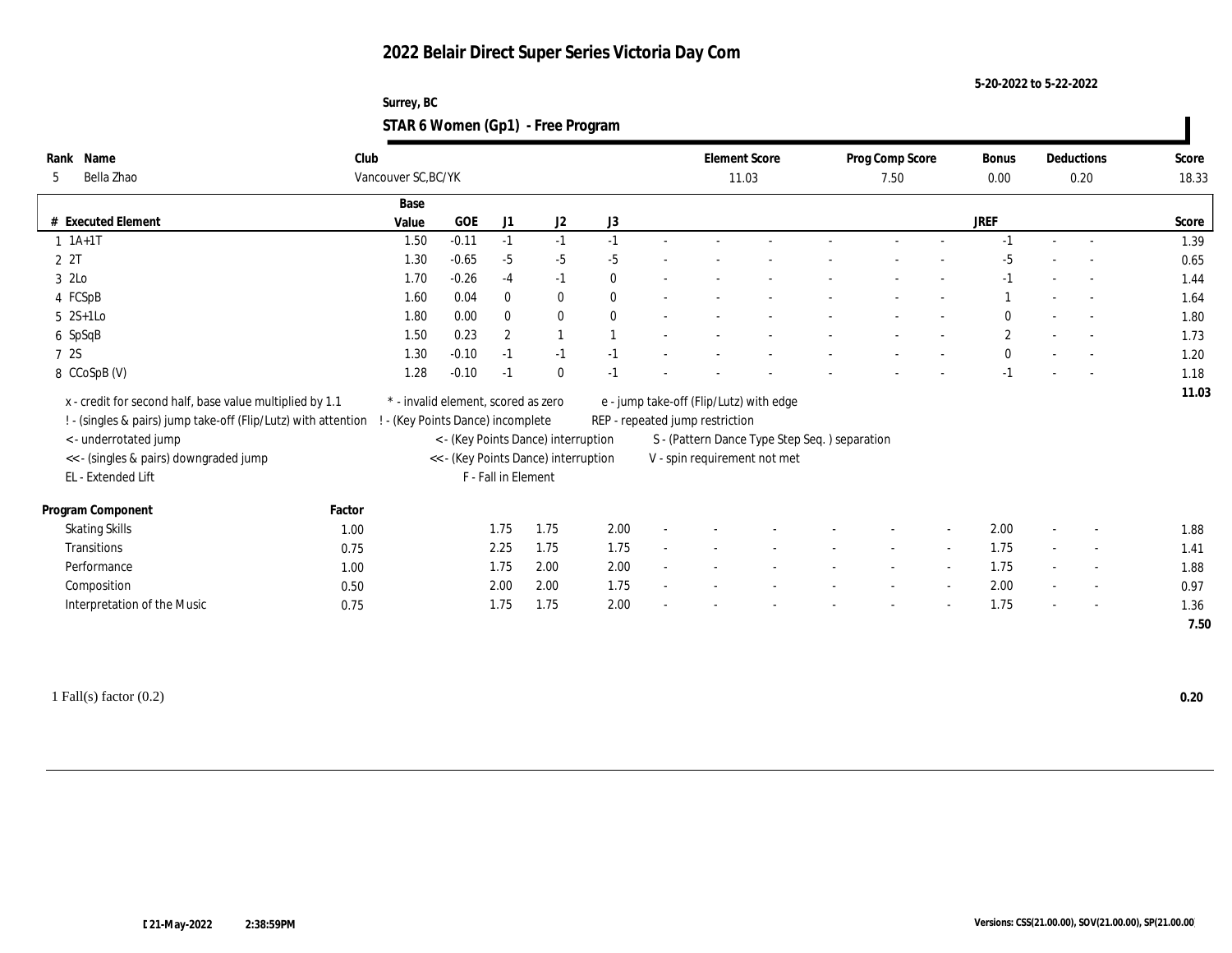#### **5-20-2022 to 5-22-2022**

#### **Surrey, BC STAR 6 Women (Gp1) - Free Program**

| Rank     | Name                                                           | Club                |                                     |                     |                                      |          | <b>Element Score</b>            |                                               | Prog Comp Score          |                          | Bonus          |                          | Deductions               | Score |
|----------|----------------------------------------------------------------|---------------------|-------------------------------------|---------------------|--------------------------------------|----------|---------------------------------|-----------------------------------------------|--------------------------|--------------------------|----------------|--------------------------|--------------------------|-------|
| 6        | Shiovahn Vogt                                                  | Coquitlam SC, BC/YK |                                     |                     |                                      |          | 8.15                            |                                               | 10.35                    |                          | 0.00           |                          | 0.20                     | 18.30 |
|          |                                                                | Base                |                                     |                     |                                      |          |                                 |                                               |                          |                          |                |                          |                          |       |
|          | # Executed Element                                             | Value               | GOE                                 | J1                  | J2                                   | J3       |                                 |                                               |                          |                          | <b>JREF</b>    |                          |                          | Score |
| $1 \t1F$ |                                                                | 0.50                | 0.05                                | $\mathbf{0}$        | $\overline{1}$                       |          |                                 |                                               |                          |                          | $\overline{2}$ |                          |                          | 0.55  |
|          | $2$ 1Lz+1T                                                     | 1.00                | 0.06                                |                     |                                      |          |                                 |                                               |                          |                          |                |                          |                          | 1.06  |
|          | 3 CCoSpB                                                       | 1.70                | 0.38                                | 3                   | $\boldsymbol{2}$                     |          |                                 |                                               |                          |                          | 3              |                          |                          | 2.08  |
|          | $4$ 1Lo+2Lo <<                                                 | 1.00                | $-0.25$                             | $-5$                | $-5$                                 | $-5$     |                                 |                                               |                          |                          | $-5$           |                          |                          | 0.75  |
| 52Sq     |                                                                | 1.30                | $-0.26$                             | $-2$                | $-2$                                 | $-2$     |                                 |                                               | $\overline{\phantom{a}}$ | $\overline{\phantom{a}}$ | $-2$           | $\sim$                   | $\overline{a}$           | 1.04  |
| 6 1A     |                                                                | 1.10                | $-0.03$                             |                     | $-1$                                 | $\theta$ |                                 |                                               |                          |                          | $-1$           |                          |                          | 1.07  |
|          | 7 FCSpB                                                        | 1.60                | 0.00                                | $\Omega$            | $\mathbf{0}$                         | $\theta$ |                                 |                                               | $\overline{\phantom{a}}$ | $\overline{\phantom{a}}$ | $\theta$       | $\overline{\phantom{a}}$ | $\sim$                   | 1.60  |
|          | x - credit for second half, base value multiplied by 1.1       |                     | * - invalid element, scored as zero |                     |                                      |          |                                 | e - jump take-off (Flip/Lutz) with edge       |                          |                          |                |                          |                          | 8.15  |
|          | ! - (singles & pairs) jump take-off (Flip/Lutz) with attention |                     | - (Key Points Dance) incomplete     |                     |                                      |          | REP - repeated jump restriction |                                               |                          |                          |                |                          |                          |       |
|          | < - underrotated jump                                          |                     |                                     |                     | < - (Key Points Dance) interruption  |          |                                 | S - (Pattern Dance Type Step Seq.) separation |                          |                          |                |                          |                          |       |
|          | << - (singles & pairs) downgraded jump                         |                     |                                     |                     | << - (Key Points Dance) interruption |          |                                 | V - spin requirement not met                  |                          |                          |                |                          |                          |       |
|          | EL - Extended Lift                                             |                     |                                     | F - Fall in Element |                                      |          |                                 |                                               |                          |                          |                |                          |                          |       |
|          |                                                                |                     |                                     |                     |                                      |          |                                 |                                               |                          |                          |                |                          |                          |       |
|          | Program Component                                              | Factor              |                                     |                     |                                      |          |                                 |                                               |                          |                          |                |                          |                          |       |
|          | <b>Skating Skills</b>                                          | 1.00                |                                     | 3.25                | 2.50                                 | 2.50     |                                 |                                               |                          | $\sim$                   | 2.25           |                          | $\overline{\phantom{a}}$ | 2.63  |
|          | Transitions                                                    | 0.75                |                                     | 3.25                | 2.25                                 | 2.25     |                                 |                                               | $\overline{\phantom{a}}$ | $\overline{\phantom{a}}$ | 2.50           | $\overline{\phantom{a}}$ | $\overline{\phantom{a}}$ | 1.92  |
|          | Performance                                                    | 1.00                |                                     | 3.50                | 2.50                                 | 2.50     |                                 |                                               |                          | $\sim$                   | 1.75           |                          | $\overline{\phantom{a}}$ | 2.56  |
|          | Composition                                                    | 0.50                |                                     | 3.25                | 2.50                                 | 2.00     |                                 |                                               |                          |                          | 2.00           |                          | $\sim$                   | 1.22  |
|          | Interpretation of the Music                                    | 0.75                |                                     | 3.50                | 2.50                                 | 2.50     |                                 |                                               |                          | $\overline{\phantom{a}}$ | 2.25           | $\overline{\phantom{a}}$ | $\sim$                   | 2.02  |
|          |                                                                |                     |                                     |                     |                                      |          |                                 |                                               |                          |                          |                |                          |                          | 10.35 |

1 Fall(s) factor (0.2) **0.20**

 $\blacksquare$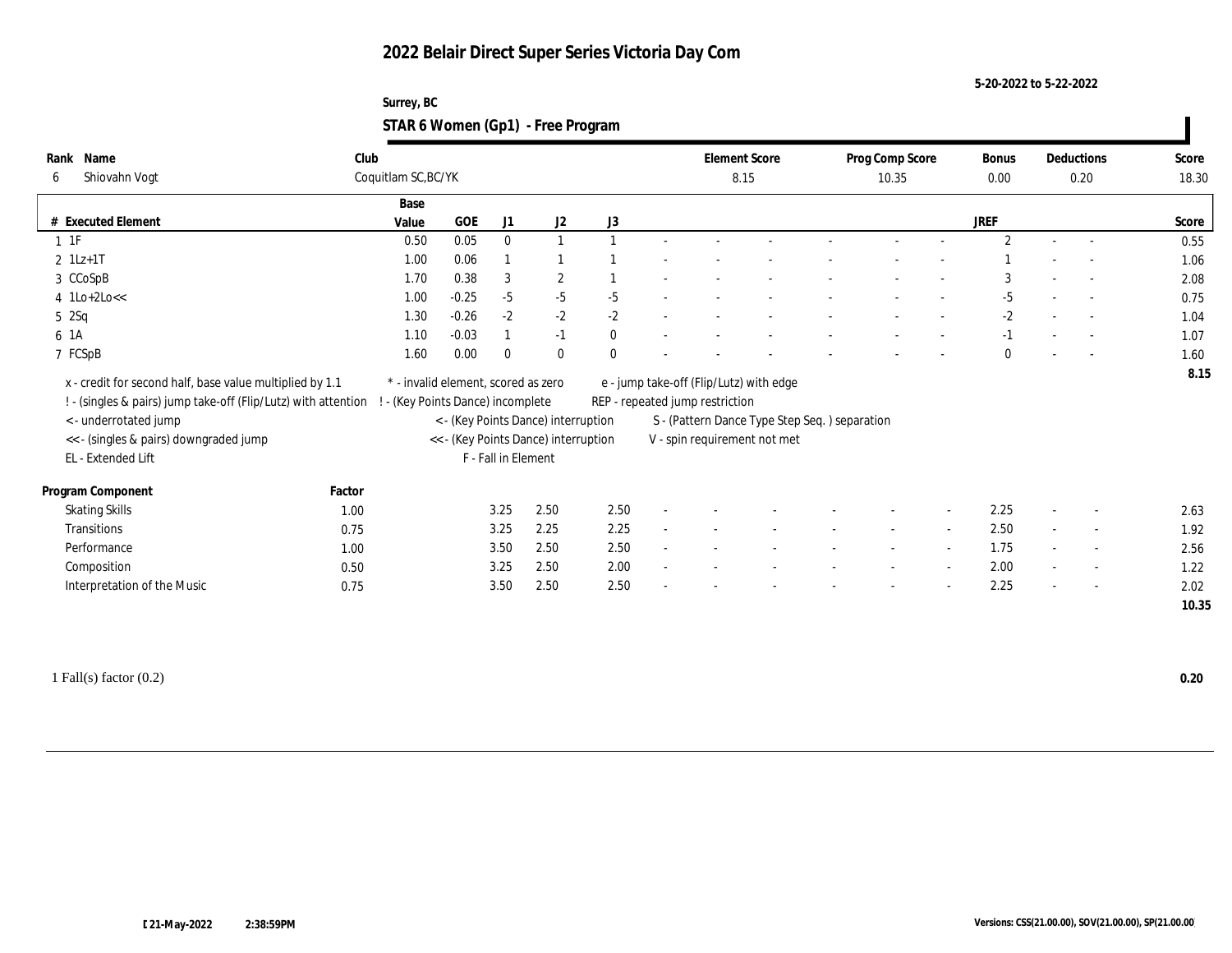**5-20-2022 to 5-22-2022**

### **Surrey, BC STAR 6 Women (Gp1) - Free Program**

| Name<br>Rank                                                   | Club   |                                     |            |                  |                                      |              |        |                                 | <b>Element Score</b>                           | Prog Comp Score |        | <b>Bonus</b> | Deductions               | Score |
|----------------------------------------------------------------|--------|-------------------------------------|------------|------------------|--------------------------------------|--------------|--------|---------------------------------|------------------------------------------------|-----------------|--------|--------------|--------------------------|-------|
| Alexandra Friedenberger                                        |        | Derrick FSC, AB/NT/NU               |            |                  |                                      |              |        |                                 | 10.02                                          | 8.22            |        | 0.00         | 0.00                     | 18.24 |
|                                                                |        | Base                                |            |                  |                                      |              |        |                                 |                                                |                 |        |              |                          |       |
| # Executed Element                                             |        | Value                               | <b>GOE</b> | J1               | $\mathrm{J}2$                        | J3           |        |                                 |                                                |                 |        | <b>JREF</b>  |                          | Score |
| $1 1A+1T$                                                      |        | 1.50                                | 0.03       | $\mathbf{0}$     | $\bf{0}$                             | $\theta$     | $\sim$ |                                 |                                                |                 |        |              | $\overline{\phantom{a}}$ | 1.53  |
| $2$ 1F                                                         |        | 0.50                                | 0.01       | $\bf{0}$         | $\bf{0}$                             | $\theta$     |        |                                 |                                                |                 |        |              |                          | 0.51  |
| $3 \quad 2S+1Lo$                                               |        | 1.80                                | $-0.16$    | $-4$             | $-1$                                 | $\mathbf{0}$ |        |                                 |                                                |                 |        | $\Omega$     |                          | 1.64  |
| 4 CCoSpB                                                       |        | 1.70                                | $-0.09$    | $-1$             | $-1$                                 | $\theta$     |        |                                 |                                                |                 |        | $\mathbf{0}$ | $\sim$                   | 1.61  |
| 5 SpSqB                                                        |        | 1.50                                | $-0.04$    | $\boldsymbol{2}$ | $\bf{0}$                             | $\theta$     |        |                                 |                                                |                 |        | $-3$         | $\overline{\phantom{a}}$ | 1.46  |
| 6 1Lo                                                          |        | 0.50                                | $-0.05$    | $-1$             | $-1$                                 | $-2$         |        |                                 |                                                |                 |        | $\mathbf{0}$ |                          | 0.45  |
| 7 1A                                                           |        | 1.10                                | 0.00       | $\mathbf{0}$     | $\bf{0}$                             | $\mathbf{0}$ |        |                                 |                                                |                 |        | $\mathbf{0}$ |                          | 1.10  |
| 8 FCSpB                                                        |        | 1.60                                | 0.12       |                  | $\mathbf{0}$                         |              |        |                                 |                                                |                 |        |              |                          | 1.72  |
| x - credit for second half, base value multiplied by 1.1       |        | * - invalid element, scored as zero |            |                  |                                      |              |        |                                 | e - jump take-off (Flip/Lutz) with edge        |                 |        |              |                          | 10.02 |
| ! - (singles & pairs) jump take-off (Flip/Lutz) with attention |        | ! - (Key Points Dance) incomplete   |            |                  |                                      |              |        | REP - repeated jump restriction |                                                |                 |        |              |                          |       |
| < - underrotated jump                                          |        |                                     |            |                  | < - (Key Points Dance) interruption  |              |        |                                 | S - (Pattern Dance Type Step Seq. ) separation |                 |        |              |                          |       |
| << - (singles & pairs) downgraded jump                         |        |                                     |            |                  | << - (Key Points Dance) interruption |              |        |                                 | V - spin requirement not met                   |                 |        |              |                          |       |
| EL - Extended Lift                                             |        |                                     |            |                  | F - Fall in Element                  |              |        |                                 |                                                |                 |        |              |                          |       |
|                                                                |        |                                     |            |                  |                                      |              |        |                                 |                                                |                 |        |              |                          |       |
| Program Component                                              | Factor |                                     |            |                  |                                      |              |        |                                 |                                                |                 |        |              |                          |       |
| <b>Skating Skills</b>                                          | 1.00   |                                     |            | 1.75             | 2.25                                 | 2.00         |        |                                 |                                                |                 |        | 2.25         |                          | 2.06  |
| Transitions                                                    | 0.75   |                                     |            | 2.00             | 2.25                                 | 1.75         |        |                                 |                                                |                 | $\sim$ | 2.00         | $\overline{\phantom{a}}$ | 1.50  |
| Performance                                                    | 1.00   |                                     |            | 2.00             | 2.00                                 | 2.25         |        |                                 |                                                |                 |        | 2.00         | $\overline{\phantom{a}}$ | 2.06  |
| Composition                                                    | 0.50   |                                     |            | 2.00             | 2.50                                 | 2.00         |        |                                 |                                                |                 |        | 2.25         | $\sim$                   | 1.10  |
| Interpretation of the Music                                    | 0.75   |                                     |            | 1.75             | 2.00                                 | 2.25         |        |                                 |                                                |                 |        | 2.00         | $\overline{a}$           | 1.50  |
|                                                                |        |                                     |            |                  |                                      |              |        |                                 |                                                |                 |        |              |                          | 8.22  |

 **0.00**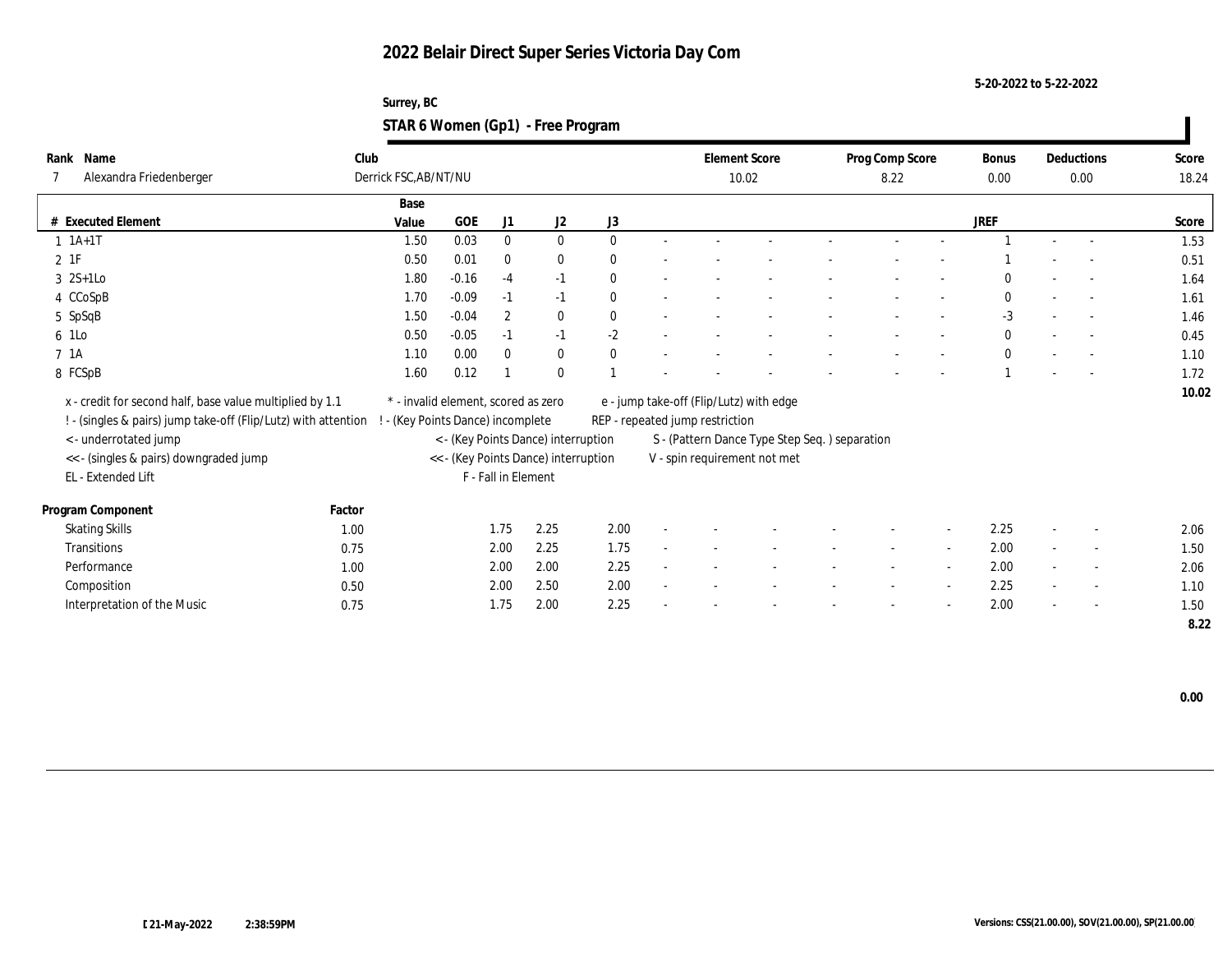**5-20-2022 to 5-22-2022**

| Surrey, BC                        |  |
|-----------------------------------|--|
| STAR 6 Women (Gp1) - Free Program |  |

| Name<br>Rank                                                   | Club   |                                     |            |                     |                                      |              |                                                | <b>Element Score</b> | Prog Comp Score |                          | <b>Bonus</b> |                          | Deductions               | Score |
|----------------------------------------------------------------|--------|-------------------------------------|------------|---------------------|--------------------------------------|--------------|------------------------------------------------|----------------------|-----------------|--------------------------|--------------|--------------------------|--------------------------|-------|
| Cara Tan<br>8                                                  |        | Burnaby FSC, BC/YK                  |            |                     |                                      |              |                                                | 9.67                 | 8.63            |                          | 0.00         | 0.20                     | 18.10                    |       |
|                                                                |        | Base                                |            |                     |                                      |              |                                                |                      |                 |                          |              |                          |                          |       |
| # Executed Element                                             |        | Value                               | <b>GOE</b> | J1                  | J2                                   | J3           |                                                |                      |                 |                          | JREF         |                          |                          | Score |
| 1 CCoSpB                                                       |        | 1.70                                | 0.04       | $\mathbf{0}$        | $\bf{0}$                             | $\theta$     |                                                |                      |                 |                          |              |                          |                          | 1.74  |
| $2 \t2Sq+1T$                                                   |        | 1.70                                | $-0.26$    | $-2$                | $-2$                                 | $-2$         |                                                |                      |                 |                          | $-2$         |                          |                          | 1.44  |
| 3 2T                                                           |        | 1.30                                | 0.00       | $\mathbf{0}$        | $\bf{0}$                             | $\mathbf{0}$ |                                                |                      |                 |                          | $\mathbf{0}$ |                          | $\sim$                   | 1.30  |
| $4$ 1A+1Lo                                                     |        | 1.60                                | $-0.11$    | $-1$                | $-1$                                 | $-1$         |                                                |                      |                 |                          | $-1$         |                          | $\sim$                   | 1.49  |
| 5 StSqB                                                        |        | 1.50                                | 0.04       | $\mathbf{0}$        | $\mathbf{0}$                         | $\mathbf{0}$ |                                                |                      |                 |                          |              |                          |                          | 1.54  |
| 6 1Lz                                                          |        | 0.60                                | 0.02       | $\mathbf{0}$        | $\bf{0}$                             | $\theta$     |                                                |                      |                 |                          |              |                          |                          | 0.62  |
| $7 \, 2S <$                                                    |        | 1.04                                | $-0.52$    | $-5$                | $-5$                                 | $-5$         |                                                |                      |                 |                          | $-5$         |                          |                          | 0.52  |
| 8 CSpB                                                         |        | 1.10                                | $-0.08$    | $\bf{0}$            | $-2$                                 | $\theta$     |                                                |                      |                 |                          | $-1$         |                          |                          | 1.02  |
| x - credit for second half, base value multiplied by 1.1       |        | * - invalid element, scored as zero |            |                     |                                      |              | e - jump take-off (Flip/Lutz) with edge        |                      |                 |                          |              |                          |                          | 9.67  |
| ! - (singles & pairs) jump take-off (Flip/Lutz) with attention |        | ! - (Key Points Dance) incomplete   |            |                     |                                      |              | REP - repeated jump restriction                |                      |                 |                          |              |                          |                          |       |
| <- underrotated jump                                           |        |                                     |            |                     | < - (Key Points Dance) interruption  |              | S - (Pattern Dance Type Step Seq. ) separation |                      |                 |                          |              |                          |                          |       |
|                                                                |        |                                     |            |                     | << - (Key Points Dance) interruption |              |                                                |                      |                 |                          |              |                          |                          |       |
| << - (singles & pairs) downgraded jump<br>EL - Extended Lift   |        |                                     |            | F - Fall in Element |                                      |              | V - spin requirement not met                   |                      |                 |                          |              |                          |                          |       |
|                                                                |        |                                     |            |                     |                                      |              |                                                |                      |                 |                          |              |                          |                          |       |
| Program Component                                              | Factor |                                     |            |                     |                                      |              |                                                |                      |                 |                          |              |                          |                          |       |
| <b>Skating Skills</b>                                          | 1.00   |                                     |            | 2.25                | 2.25                                 | 2.25         |                                                |                      |                 | $\sim$                   | 2.25         |                          | $\overline{\phantom{a}}$ | 2.25  |
| Transitions                                                    | 0.75   |                                     |            | 2.25                | 2.00                                 | 2.25         |                                                |                      |                 | $\sim$                   | 2.50         |                          | $\overline{\phantom{a}}$ | 1.69  |
| Performance                                                    | 1.00   |                                     |            | 2.00                | 2.25                                 | 2.00         |                                                |                      |                 | $\sim$                   | 2.00         |                          | $\overline{\phantom{a}}$ | 2.06  |
| Composition                                                    | 0.50   |                                     |            | 2.25                | 2.25                                 | 2.25         |                                                |                      |                 | $\overline{\phantom{a}}$ | 2.25         | $\sim$                   | $\overline{\phantom{a}}$ | 1.13  |
| Interpretation of the Music                                    | 0.75   |                                     |            | 2.00                | 2.00                                 | 1.75         |                                                |                      |                 |                          | 2.25         | $\overline{\phantom{a}}$ | $\sim$                   | 1.50  |
|                                                                |        |                                     |            |                     |                                      |              |                                                |                      |                 |                          |              |                          |                          | 8.63  |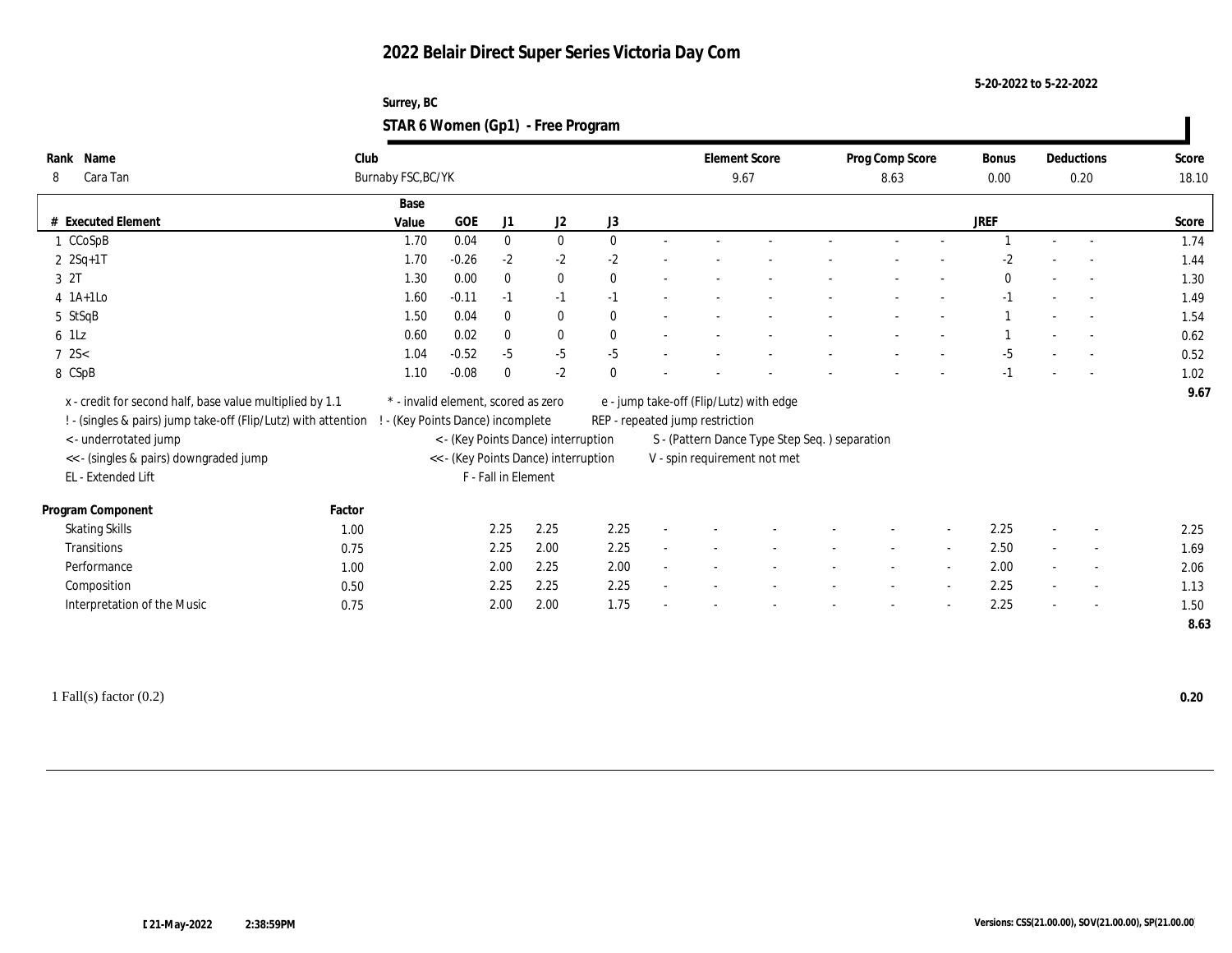**5-20-2022 to 5-22-2022**

| Surrey, BC                        |  |
|-----------------------------------|--|
| STAR 6 Women (Gp1) - Free Program |  |

| Name<br>Rank                                                   | Club                            |                                     |                     |                                      |              |                                         | <b>Element Score</b>                          | Prog Comp Score | <b>Bonus</b> |        | Deductions     | Score |
|----------------------------------------------------------------|---------------------------------|-------------------------------------|---------------------|--------------------------------------|--------------|-----------------------------------------|-----------------------------------------------|-----------------|--------------|--------|----------------|-------|
| <b>Charmaine Song</b><br>9                                     | Langley FSC, BC/YK              |                                     |                     |                                      |              |                                         | 9.70                                          | 8.36            | 0.00         | 0.20   |                | 17.86 |
|                                                                | Base                            |                                     |                     |                                      |              |                                         |                                               |                 |              |        |                |       |
| # Executed Element                                             | Value                           | GOE                                 | J1                  | J2                                   | J3           |                                         |                                               |                 | <b>JREF</b>  |        |                | Score |
| $1$ 1A+1Lo                                                     | 1.60                            | 0.03                                | $\mathbf{0}$        | $\bf{0}$                             | $\mathbf{0}$ |                                         |                                               |                 |              |        |                | 1.63  |
| 2 $2F <$                                                       | 0.50                            | $-0.19$                             | $-4$                | $-4$                                 | $-4$         |                                         |                                               |                 | $-3$         |        |                | 0.31  |
| 3 2S                                                           | 1.30                            | $-0.65$                             | $-5$                | $-5$                                 | $-5$         |                                         |                                               |                 | $-5$         |        |                | 0.65  |
| 4 SpSqB                                                        | 1.50                            | 0.23                                | $\boldsymbol{2}$    | $\overline{1}$                       |              |                                         |                                               |                 | $\mathbf{2}$ | $\sim$ | $\sim$         | 1.73  |
| 5 CCoSpB (V)                                                   | 1.28                            | 0.00                                | $\bf{0}$            | $\bf{0}$                             | $\mathbf{0}$ |                                         |                                               |                 | $\bf{0}$     |        | $\sim$         | 1.28  |
| $6 2T+1T$                                                      | 1.70                            | $-0.26$                             | $-3$                | $-2$                                 | $-1$         |                                         |                                               |                 | $-2$         |        |                | 1.44  |
| 7 1A                                                           | 1.10                            | 0.00                                | $\bf{0}$            | $\bf{0}$                             | $\mathbf{0}$ |                                         |                                               |                 | $\bf{0}$     | $\sim$ |                | 1.10  |
| 8 FCSpB                                                        | 1.60                            | $-0.04$                             |                     | $\bf{0}$                             | $\Omega$     |                                         |                                               |                 | $-2$         |        |                | 1.56  |
| x - credit for second half, base value multiplied by 1.1       |                                 | * - invalid element, scored as zero |                     |                                      |              | e - jump take-off (Flip/Lutz) with edge |                                               |                 |              |        |                | 9.70  |
| ! - (singles & pairs) jump take-off (Flip/Lutz) with attention | - (Key Points Dance) incomplete |                                     |                     |                                      |              | REP - repeated jump restriction         |                                               |                 |              |        |                |       |
| <- underrotated jump                                           |                                 |                                     |                     | < - (Key Points Dance) interruption  |              |                                         | S - (Pattern Dance Type Step Seq.) separation |                 |              |        |                |       |
| << - (singles & pairs) downgraded jump                         |                                 |                                     |                     | << - (Key Points Dance) interruption |              |                                         | V - spin requirement not met                  |                 |              |        |                |       |
| EL - Extended Lift                                             |                                 |                                     | F - Fall in Element |                                      |              |                                         |                                               |                 |              |        |                |       |
|                                                                |                                 |                                     |                     |                                      |              |                                         |                                               |                 |              |        |                |       |
| Program Component                                              | Factor                          |                                     |                     |                                      |              |                                         |                                               |                 |              |        |                |       |
| <b>Skating Skills</b>                                          | 1.00                            |                                     | 2.25                | 2.00                                 | 2.25         |                                         |                                               |                 | 2.25         |        |                | 2.19  |
| <b>Transitions</b>                                             | 0.75                            |                                     | 1.75                | 2.25                                 | 2.25         |                                         |                                               |                 | 2.00         | $\sim$ | $\overline{a}$ | 1.55  |
| Performance                                                    | 1.00                            |                                     | 2.00                | 2.00                                 | 2.00         |                                         |                                               |                 | 2.00         | $\sim$ | $\overline{a}$ | 2.00  |
| Composition                                                    | 0.50                            |                                     | 1.75                | 2.25                                 | 2.25         |                                         |                                               |                 | 2.25         | $\sim$ | $\sim$         | 1.07  |
| Interpretation of the Music                                    | 0.75                            |                                     | 1.75                | 2.25                                 | 2.00         |                                         |                                               |                 | 2.25         | $\sim$ | $\sim$         | 1.55  |
|                                                                |                                 |                                     |                     |                                      |              |                                         |                                               |                 |              |        |                | 8.36  |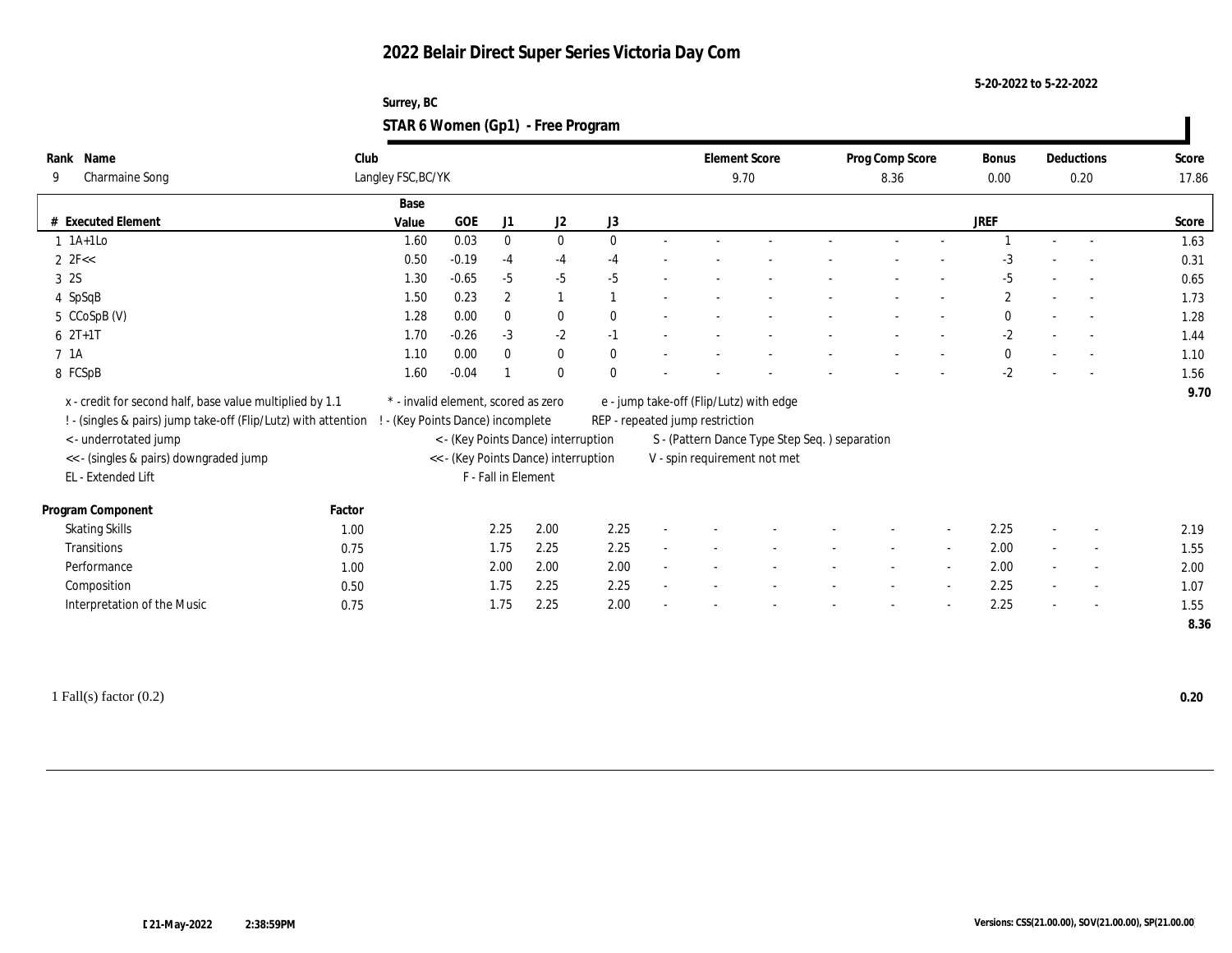**5-20-2022 to 5-22-2022**

#### **Surrey, BC STAR 6 Women (Gp1) - Free Program**

| Name<br>Rank                                                   | Club                            |                                     |                     |                                      |              |                                 | <b>Element Score</b>                          | Prog Comp Score |                          | Bonus          |                          | Deductions               | Score |
|----------------------------------------------------------------|---------------------------------|-------------------------------------|---------------------|--------------------------------------|--------------|---------------------------------|-----------------------------------------------|-----------------|--------------------------|----------------|--------------------------|--------------------------|-------|
| Valencia Budijanto<br>10                                       | Coquitlam SC, BC/YK             |                                     |                     |                                      |              |                                 | 9.31                                          | 9.32            |                          | 0.00           |                          | 0.80                     | 17.83 |
|                                                                | Base                            |                                     |                     |                                      |              |                                 |                                               |                 |                          |                |                          |                          |       |
| # Executed Element                                             | Value                           | GOE                                 | J1                  | J2                                   | J3           |                                 |                                               |                 |                          | JREF           |                          |                          | Score |
| $1 \t 2S+1T$                                                   | 1.70                            | 0.03                                | $\bf{0}$            | $\bf{0}$                             | $\mathbf{0}$ |                                 |                                               |                 |                          |                |                          |                          | 1.73  |
| 2 2Lo                                                          | 1.70                            | $-0.85$                             | $-5$                | $-5$                                 | $-5$         |                                 |                                               |                 |                          | -5             |                          |                          | 0.85  |
| 3 2T                                                           | 1.30                            | $-0.65$                             | $-5$                | $-5$                                 | $-5$         |                                 |                                               |                 |                          | $-5$           |                          |                          | 0.65  |
| 4 FCSpB                                                        | 1.60                            | 0.16                                |                     |                                      | $\mathbf{0}$ |                                 |                                               |                 |                          | $\overline{c}$ |                          | $\sim$                   | 1.76  |
| 5 SpSqB                                                        | 1.50                            | 0.34                                | 3                   |                                      | $\mathbf{2}$ |                                 |                                               |                 |                          | 3              |                          |                          | 1.84  |
| 6 1A                                                           | 1.10                            | $-0.55$                             | $-5$                | $-5$                                 | $-5$         |                                 |                                               |                 |                          | $-5$           |                          |                          | 0.55  |
| 7 2S                                                           | 1.30                            | $-0.65$                             | $-5$                | $-5$                                 | $-5$         |                                 |                                               |                 |                          | $-5$           |                          |                          | 0.65  |
| 8 CCoSpB (V)                                                   | 1.28                            | 0.00                                | $\mathbf{0}$        | $\bf{0}$                             | $\mathbf{0}$ |                                 |                                               |                 |                          | $\mathbf{0}$   |                          |                          | 1.28  |
| x - credit for second half, base value multiplied by 1.1       |                                 | * - invalid element, scored as zero |                     |                                      |              |                                 | e - jump take-off (Flip/Lutz) with edge       |                 |                          |                |                          |                          | 9.31  |
| ! - (singles & pairs) jump take-off (Flip/Lutz) with attention | - (Key Points Dance) incomplete |                                     |                     |                                      |              | REP - repeated jump restriction |                                               |                 |                          |                |                          |                          |       |
| <- underrotated jump                                           |                                 |                                     |                     | < - (Key Points Dance) interruption  |              |                                 | S - (Pattern Dance Type Step Seq.) separation |                 |                          |                |                          |                          |       |
| << - (singles & pairs) downgraded jump                         |                                 |                                     |                     | << - (Key Points Dance) interruption |              |                                 | V - spin requirement not met                  |                 |                          |                |                          |                          |       |
| EL - Extended Lift                                             |                                 |                                     | F - Fall in Element |                                      |              |                                 |                                               |                 |                          |                |                          |                          |       |
|                                                                |                                 |                                     |                     |                                      |              |                                 |                                               |                 |                          |                |                          |                          |       |
| Factor<br>Program Component                                    |                                 |                                     |                     |                                      |              |                                 |                                               |                 |                          |                |                          |                          |       |
| <b>Skating Skills</b><br>1.00                                  |                                 |                                     | 2.50                | 2.25                                 | 2.25         |                                 |                                               |                 |                          | 2.50           |                          |                          | 2.38  |
| <b>Transitions</b><br>0.75                                     |                                 |                                     | 2.75                | 2.50                                 | 2.00         |                                 |                                               |                 | $\overline{a}$           | 2.50           | $\sim$                   | $\overline{\phantom{a}}$ | 1.83  |
| Performance<br>1.00                                            |                                 |                                     | 2.50                | 2.50                                 | 1.50         |                                 |                                               |                 | $\overline{\phantom{a}}$ | 1.75           | $\sim$                   | $\sim$                   | 2.06  |
| Composition<br>0.50                                            |                                 |                                     | 3.00                | 2.50                                 | 2.00         |                                 |                                               |                 |                          | 2.25           | $\overline{\phantom{a}}$ | $\overline{\phantom{a}}$ | 1.22  |
| Interpretation of the Music<br>0.75                            |                                 |                                     | 3.00                | 2.25                                 | 2.00         |                                 |                                               |                 |                          | 2.50           | $\overline{\phantom{a}}$ | $\sim$                   | 1.83  |
|                                                                |                                 |                                     |                     |                                      |              |                                 |                                               |                 |                          |                |                          |                          | 9.32  |

4 Fall(s) factor (0.2) **0.80**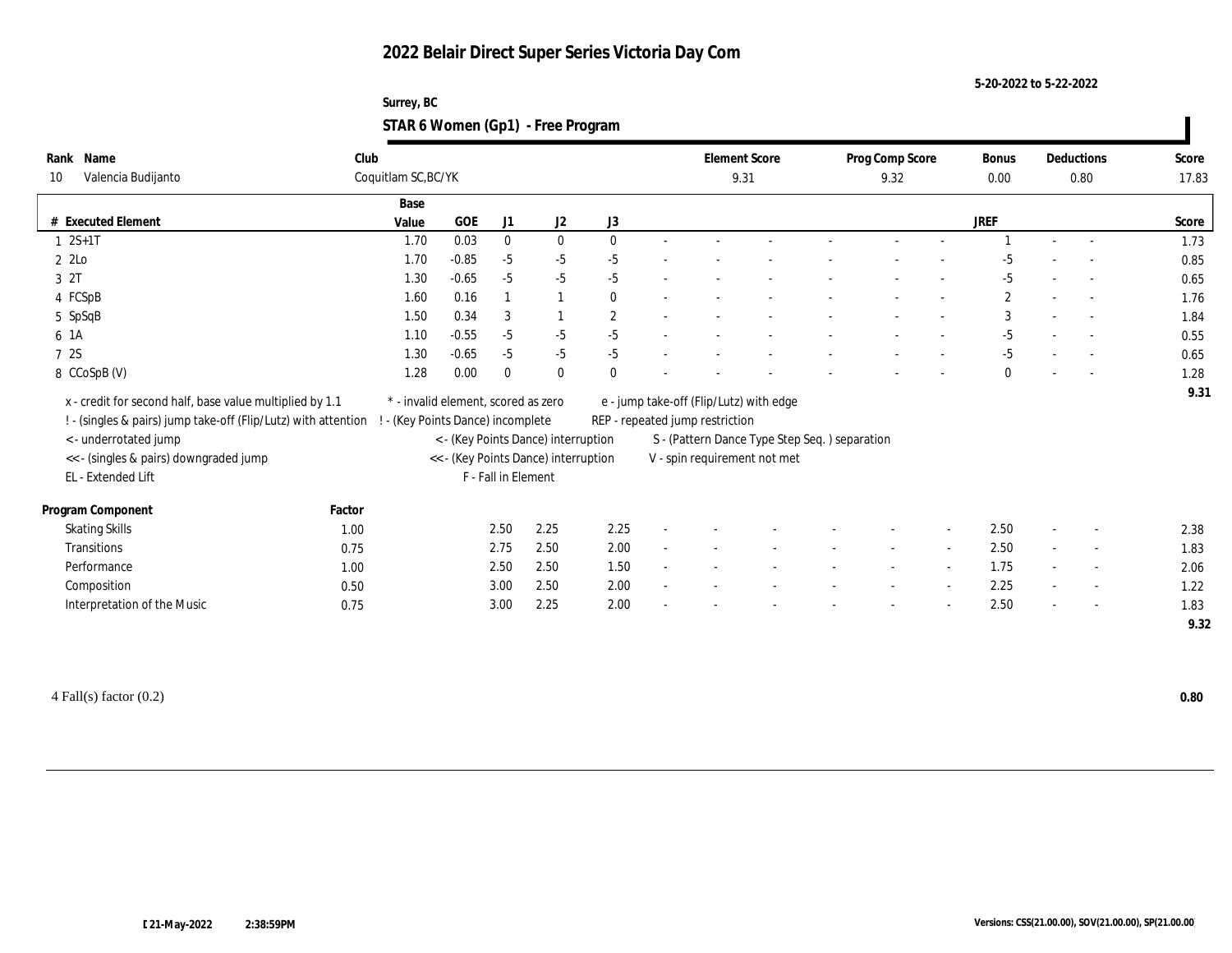**5-20-2022 to 5-22-2022**

### **Surrey, BC STAR 6 Women (Gp1) - Free Program**

|    | Rank Name                                                      | Club                                |            |                     |                                      |      |                                               | <b>Element Score</b> |  | Prog Comp Score |        | Bonus       |        | Deductions               | Score |
|----|----------------------------------------------------------------|-------------------------------------|------------|---------------------|--------------------------------------|------|-----------------------------------------------|----------------------|--|-----------------|--------|-------------|--------|--------------------------|-------|
| 11 | Amanda Wong                                                    | Sunset FSC, BC/YK                   |            |                     |                                      |      |                                               | 7.82                 |  | 9.38            |        | 0.00        |        | 0.00                     | 17.20 |
|    |                                                                | Base                                |            |                     |                                      |      |                                               |                      |  |                 |        |             |        |                          |       |
|    | # Executed Element                                             | Value                               | <b>GOE</b> | J1                  | J2                                   | J3   |                                               |                      |  |                 |        | <b>JREF</b> |        |                          | Score |
|    | $1 \ 1A+2T2$                                                   | 2.14                                | $-0.28$    | $-2$                | $-3$                                 | $-3$ |                                               |                      |  |                 |        | $-2$        |        |                          | 1.86  |
|    | 2 $2S \leq t+1$ Lo                                             | 0.90                                | $-0.18$    | $-3$                | $-4$                                 | $-4$ |                                               |                      |  |                 |        | $-3$        |        |                          | 0.72  |
|    | $3 \text{ }2T<<$                                               | 0.40                                | $-0.15$    | $-4$                | $-4$                                 | $-4$ |                                               |                      |  |                 |        | $-3$        |        |                          | 0.25  |
|    | 4 FCSpB                                                        | 1.60                                | $-0.16$    | $\mathbf{0}$        | $-1$                                 | $-1$ |                                               |                      |  |                 |        | $-2$        |        |                          | 1.44  |
|    | 5 SpSqB                                                        | 1.50                                | $-0.04$    |                     | $\bf{0}$                             |      |                                               |                      |  |                 |        | $-3$        |        | $\sim$                   | 1.46  |
|    | $6 \, 25 <$                                                    | 0.40                                | $-0.14$    | $-3$                | $-4$                                 | $-4$ |                                               |                      |  |                 |        | $-3$        |        | $\sim$                   | 0.26  |
|    | $7$ 1A $<$                                                     | 0.00                                |            |                     |                                      |      |                                               |                      |  |                 |        |             |        |                          | 0.00  |
|    | 8 CCoSpB                                                       | 1.70                                | 0.13       | $\theta$            |                                      |      |                                               |                      |  |                 |        |             |        |                          | 1.83  |
|    | x - credit for second half, base value multiplied by 1.1       | * - invalid element, scored as zero |            |                     |                                      |      | e - jump take-off (Flip/Lutz) with edge       |                      |  |                 |        |             |        |                          | 7.82  |
|    | ! - (singles & pairs) jump take-off (Flip/Lutz) with attention | - (Key Points Dance) incomplete     |            |                     |                                      |      | REP - repeated jump restriction               |                      |  |                 |        |             |        |                          |       |
|    | <- underrotated jump                                           |                                     |            |                     | < - (Key Points Dance) interruption  |      | S - (Pattern Dance Type Step Seq.) separation |                      |  |                 |        |             |        |                          |       |
|    | << - (singles & pairs) downgraded jump                         |                                     |            |                     | << - (Key Points Dance) interruption |      | V - spin requirement not met                  |                      |  |                 |        |             |        |                          |       |
|    | EL - Extended Lift                                             |                                     |            | F - Fall in Element |                                      |      |                                               |                      |  |                 |        |             |        |                          |       |
|    |                                                                |                                     |            |                     |                                      |      |                                               |                      |  |                 |        |             |        |                          |       |
|    | Program Component                                              | Factor                              |            |                     |                                      |      |                                               |                      |  |                 |        |             |        |                          |       |
|    | <b>Skating Skills</b>                                          | 1.00                                |            | 2.50                | 1.75                                 | 2.25 |                                               |                      |  |                 | $\sim$ | 2.25        |        | $\overline{\phantom{a}}$ | 2.19  |
|    | Transitions                                                    | 0.75                                |            | 2.50                | 2.50                                 | 2.25 |                                               |                      |  | $\sim$          | $\sim$ | 2.50        | $\sim$ | $\sim$                   | 1.83  |
|    | Performance                                                    | 1.00                                |            | 3.00                | 2.25                                 | 2.50 |                                               |                      |  |                 | $\sim$ | 1.50        |        | $\overline{a}$           | 2.31  |
|    | Composition                                                    | 0.50                                |            | 3.00                | 2.50                                 | 2.25 |                                               |                      |  |                 | $\sim$ | 2.00        |        | $\overline{\phantom{a}}$ | 1.22  |
|    | Interpretation of the Music                                    | 0.75                                |            | 3.00                | 2.25                                 | 2.25 |                                               |                      |  |                 |        | 2.25        |        | $\sim$                   | 1.83  |
|    |                                                                |                                     |            |                     |                                      |      |                                               |                      |  |                 |        |             |        |                          | 9.38  |

 **0.00**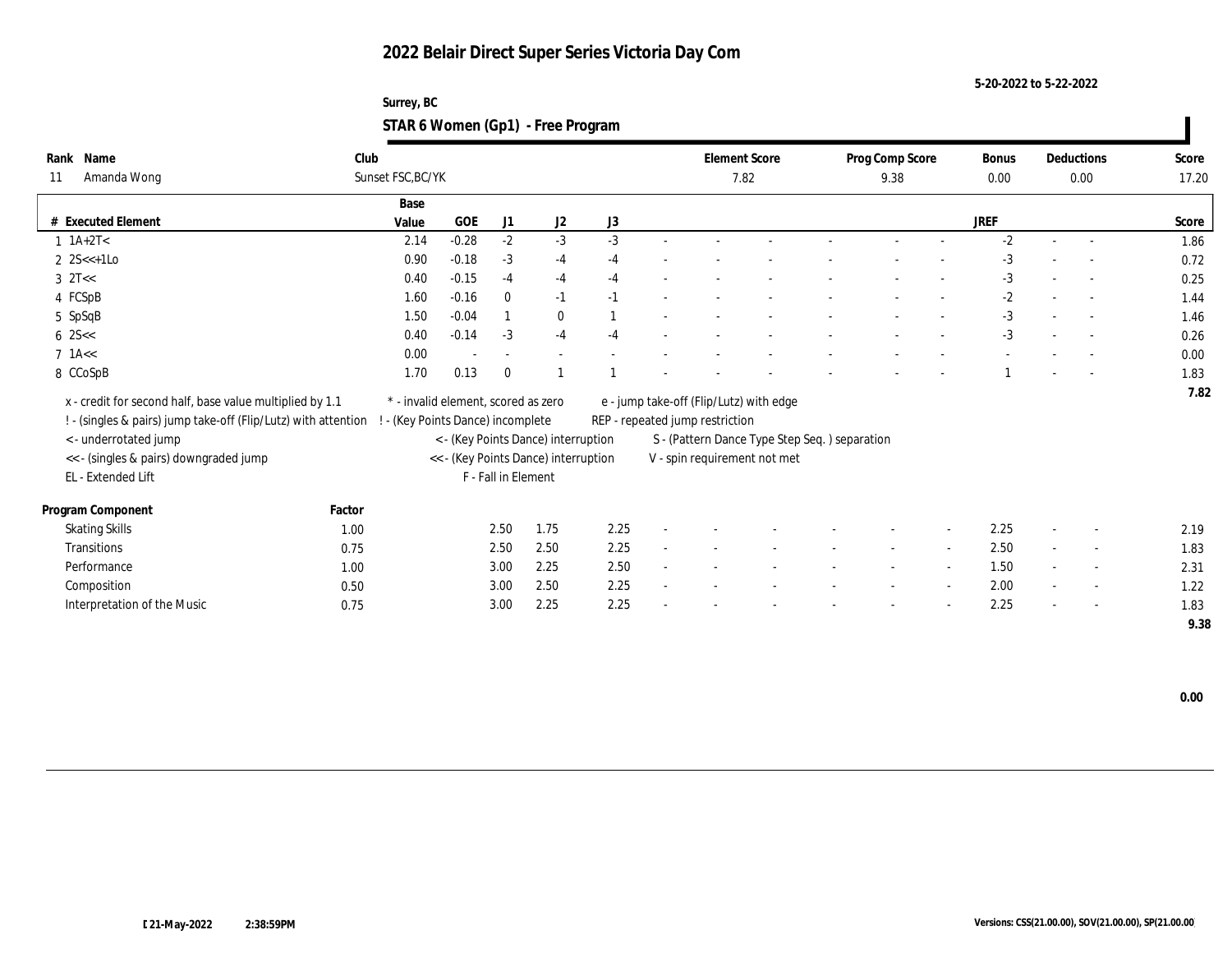**5-20-2022 to 5-22-2022**

| Surrey, BC                        |  |
|-----------------------------------|--|
| STAR 6 Women (Gp1) - Free Program |  |

| Name<br>Rank                                                   | Club   |                                     |         |                     |                                      |              |                                 | <b>Element Score</b>                          | Prog Comp Score |                | Bonus        |                          | Deductions               | Score |
|----------------------------------------------------------------|--------|-------------------------------------|---------|---------------------|--------------------------------------|--------------|---------------------------------|-----------------------------------------------|-----------------|----------------|--------------|--------------------------|--------------------------|-------|
| Hannah Park<br>12                                              |        | Vancouver SC, BC/YK                 |         |                     |                                      |              |                                 | 8.88                                          | 8.69            |                | 0.00         | 0.40                     |                          | 17.17 |
|                                                                |        | Base                                |         |                     |                                      |              |                                 |                                               |                 |                |              |                          |                          |       |
| # Executed Element                                             |        | Value                               | GOE     | J1                  | J2                                   | J3           |                                 |                                               |                 |                | JREF         |                          |                          | Score |
| $1$ $1A+1T$                                                    |        | 1.50                                | 0.00    | $\bf{0}$            | $\bf{0}$                             | $\mathbf{0}$ |                                 |                                               |                 |                | $\Omega$     | $\sim$                   |                          | 1.50  |
| 2Tq                                                            |        | 1.30                                | $-0.26$ | $-2$                | $-2$                                 | $-2$         |                                 |                                               |                 |                | $-2$         |                          |                          | 1.04  |
| $3 \, 25 <$                                                    |        | 0.40                                | $-0.20$ | $-5$                | $-5$                                 | $-5$         |                                 |                                               |                 |                | $-5$         |                          | $\overline{\phantom{a}}$ | 0.20  |
| 4 FCSpB                                                        |        | 1.60                                | 0.32    | 3                   | $\sqrt{2}$                           |              |                                 |                                               |                 |                | $\mathbf{2}$ |                          | $\sim$                   | 1.92  |
| $5$ 2Lo $<<$                                                   |        | 0.50                                | $-0.25$ | $-5$                | $-5$                                 | $-5$         |                                 |                                               |                 |                | $-5$         |                          | $\overline{\phantom{a}}$ | 0.25  |
| 6 SpSqB                                                        |        | 1.50                                | 0.11    | 2                   | $\bf{0}$                             |              |                                 |                                               |                 |                | $\mathbf{0}$ |                          |                          | 1.61  |
| $7$ 1Lz+1Lo                                                    |        | 1.10                                | $-0.02$ | $-1$                | $\bf{0}$                             | $\mathbf{0}$ |                                 |                                               |                 |                | $\mathbf{0}$ | $\sim$                   |                          | 1.08  |
| 8 CCoSpB (V)                                                   |        | 1.28                                | 0.00    |                     | $\mathbf{0}$                         | $\mathbf{0}$ |                                 |                                               |                 |                | $-1$         |                          |                          | 1.28  |
| x - credit for second half, base value multiplied by 1.1       |        | * - invalid element, scored as zero |         |                     |                                      |              |                                 | e - jump take-off (Flip/Lutz) with edge       |                 |                |              |                          |                          | 8.88  |
| ! - (singles & pairs) jump take-off (Flip/Lutz) with attention |        | ! - (Key Points Dance) incomplete   |         |                     |                                      |              | REP - repeated jump restriction |                                               |                 |                |              |                          |                          |       |
| <- underrotated jump                                           |        |                                     |         |                     | < - (Key Points Dance) interruption  |              |                                 | S - (Pattern Dance Type Step Seq.) separation |                 |                |              |                          |                          |       |
| << - (singles & pairs) downgraded jump                         |        |                                     |         |                     | << - (Key Points Dance) interruption |              |                                 | V - spin requirement not met                  |                 |                |              |                          |                          |       |
| EL - Extended Lift                                             |        |                                     |         | F - Fall in Element |                                      |              |                                 |                                               |                 |                |              |                          |                          |       |
|                                                                |        |                                     |         |                     |                                      |              |                                 |                                               |                 |                |              |                          |                          |       |
| Program Component                                              | Factor |                                     |         |                     |                                      |              |                                 |                                               |                 |                |              |                          |                          |       |
| <b>Skating Skills</b>                                          | 1.00   |                                     |         | 2.25                | 2.00                                 | 2.25         |                                 |                                               |                 |                | 2.00         |                          | $\sim$                   | 2.13  |
| Transitions                                                    | 0.75   |                                     |         | 2.50                | 2.50                                 | 2.00         |                                 |                                               |                 |                | 2.25         |                          | $\overline{a}$           | 1.73  |
| Performance                                                    | 1.00   |                                     |         | 2.50                | 2.00                                 | 2.00         |                                 |                                               |                 | $\overline{a}$ | 1.50         |                          | $\sim$                   | 2.00  |
| Composition                                                    | 0.50   |                                     |         | 3.00                | 2.50                                 | 2.00         |                                 |                                               |                 | $\sim$         | 2.00         | $\overline{\phantom{a}}$ | $\overline{\phantom{a}}$ | 1.19  |
| Interpretation of the Music                                    | 0.75   |                                     |         | 2.50                | 2.25                                 | 2.25         |                                 |                                               |                 |                | 1.75         | $\overline{\phantom{a}}$ | $\sim$                   | 1.64  |
|                                                                |        |                                     |         |                     |                                      |              |                                 |                                               |                 |                |              |                          |                          | 8.69  |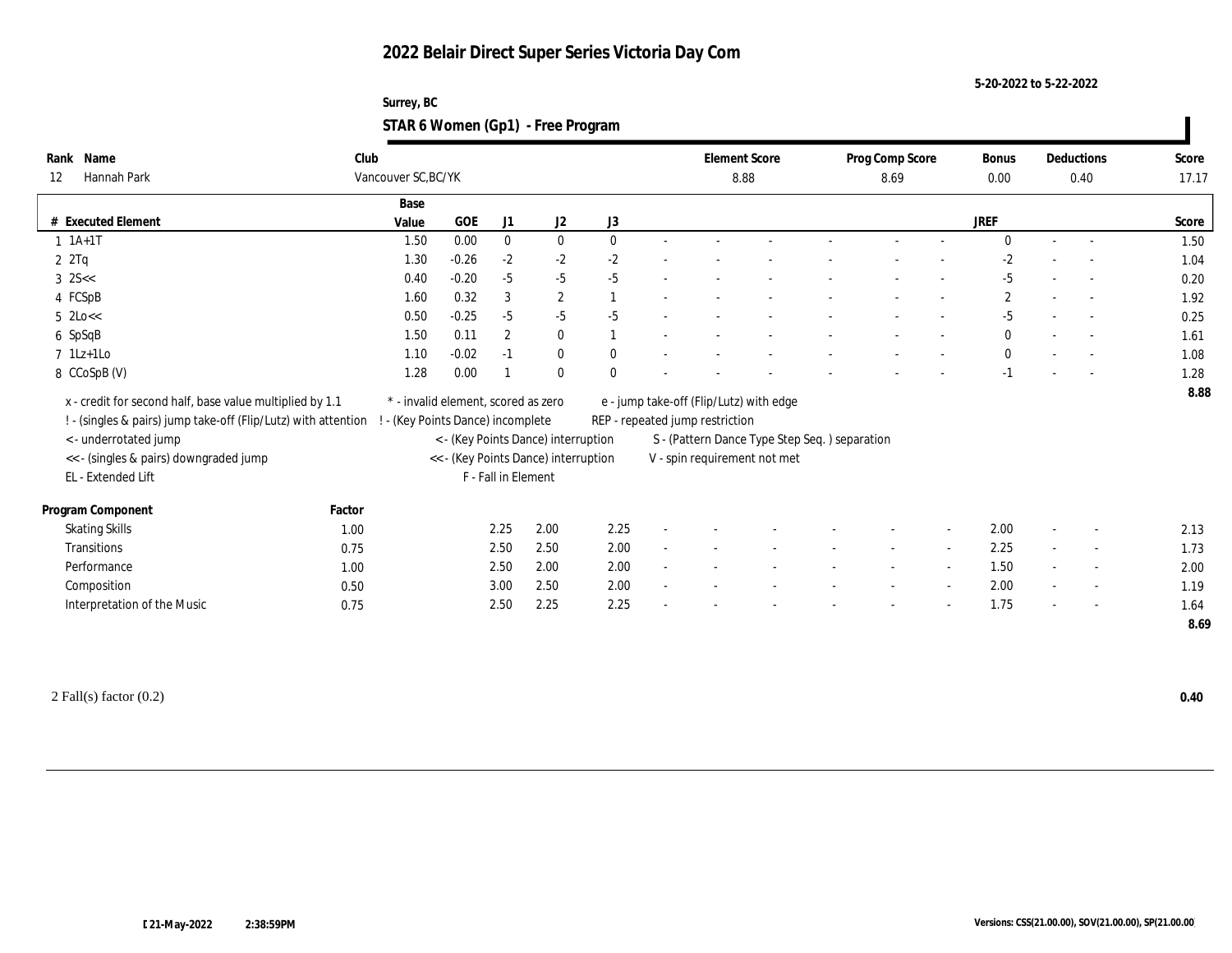**5-20-2022 to 5-22-2022**

| Surrey, BC                        |  |
|-----------------------------------|--|
| STAR 6 Women (Gp1) - Free Program |  |

| Name<br>Rank                                                   | Club   |                                     |         |                     |                                      |              |                                 | <b>Element Score</b>                          | Prog Comp Score | <b>Bonus</b> |                          | Deductions               | Score |
|----------------------------------------------------------------|--------|-------------------------------------|---------|---------------------|--------------------------------------|--------------|---------------------------------|-----------------------------------------------|-----------------|--------------|--------------------------|--------------------------|-------|
| Kristienne Soo<br>13                                           |        | Killarney FSC, BC/YK                |         |                     |                                      |              |                                 | 8.31                                          | 8.81            | 0.00         |                          | 0.40                     | 16.72 |
|                                                                |        | Base                                |         |                     |                                      |              |                                 |                                               |                 |              |                          |                          |       |
| # Executed Element                                             |        | Value                               | GOE     | J1                  | J2                                   | J3           |                                 |                                               |                 | <b>JREF</b>  |                          |                          | Score |
| $1$ $1A+2Tq$                                                   |        | 2.40                                | $-0.65$ | $-5$                | $-5$                                 | $-5$         |                                 |                                               |                 | $-5$         |                          |                          | 1.75  |
| 2 1F                                                           |        | 0.50                                | 0.04    | $\bf{0}$            |                                      |              |                                 |                                               |                 |              |                          |                          | 0.54  |
| 32Sq                                                           |        | 1.30                                | $-0.23$ | $\bf{0}$            | $-2$                                 | $-3$         |                                 |                                               |                 | $-2$         |                          |                          | 1.07  |
| 4 FCSpB                                                        |        | 1.60                                | 0.04    |                     | $\bf{0}$                             | $\bf{0}$     |                                 |                                               |                 | $\bf{0}$     |                          |                          | 1.64  |
| 5 SpSqB                                                        |        | 1.50                                | 0.34    | 3                   |                                      | $\mathbf{2}$ |                                 |                                               |                 | 3            |                          |                          | 1.84  |
| 6 2Loq                                                         |        | 1.70                                | $-0.72$ | $-5$                | $-4$                                 | $-3$         |                                 |                                               |                 | $-5$         |                          |                          | 0.98  |
| $7 \; 1Lz + 2T^*$                                              |        | 0.60                                | $-0.11$ | $-2$                | $-2$                                 | $-1$         |                                 |                                               |                 | $-2$         |                          |                          | 0.49  |
| 8 CoSp                                                         |        |                                     |         |                     |                                      |              |                                 |                                               |                 |              |                          |                          | 0.00  |
| x - credit for second half, base value multiplied by 1.1       |        | * - invalid element, scored as zero |         |                     |                                      |              |                                 | e - jump take-off (Flip/Lutz) with edge       |                 |              |                          |                          | 8.31  |
| ! - (singles & pairs) jump take-off (Flip/Lutz) with attention |        | - (Key Points Dance) incomplete     |         |                     |                                      |              | REP - repeated jump restriction |                                               |                 |              |                          |                          |       |
| <- underrotated jump                                           |        |                                     |         |                     |                                      |              |                                 | S - (Pattern Dance Type Step Seq.) separation |                 |              |                          |                          |       |
|                                                                |        |                                     |         |                     | < - (Key Points Dance) interruption  |              |                                 |                                               |                 |              |                          |                          |       |
| << - (singles & pairs) downgraded jump<br>EL - Extended Lift   |        |                                     |         | F - Fall in Element | << - (Key Points Dance) interruption |              |                                 | V - spin requirement not met                  |                 |              |                          |                          |       |
|                                                                |        |                                     |         |                     |                                      |              |                                 |                                               |                 |              |                          |                          |       |
| Program Component                                              | Factor |                                     |         |                     |                                      |              |                                 |                                               |                 |              |                          |                          |       |
| <b>Skating Skills</b>                                          | 1.00   |                                     |         | 2.50                | 2.00                                 | 2.25         |                                 |                                               |                 | 2.50         |                          |                          | 2.31  |
| <b>Transitions</b>                                             | 0.75   |                                     |         | 2.75                | 2.00                                 | 2.00         |                                 |                                               |                 | 2.50         | $\sim$                   | $\overline{\phantom{a}}$ | 1.73  |
| Performance                                                    | 1.00   |                                     |         | 2.50                | 2.25                                 | 1.75         |                                 |                                               |                 | 1.75         |                          | $\overline{a}$           | 2.06  |
| Composition                                                    | 0.50   |                                     |         | 2.50                | 2.50                                 | 2.00         |                                 |                                               |                 | 2.25         | $\sim$                   | $\sim$                   | 1.16  |
| Interpretation of the Music                                    | 0.75   |                                     |         | 2.00                | 2.00                                 | 2.00         |                                 |                                               |                 | 2.25         | $\overline{\phantom{a}}$ | $\sim$                   | 1.55  |
|                                                                |        |                                     |         |                     |                                      |              |                                 |                                               |                 |              |                          |                          | 8.81  |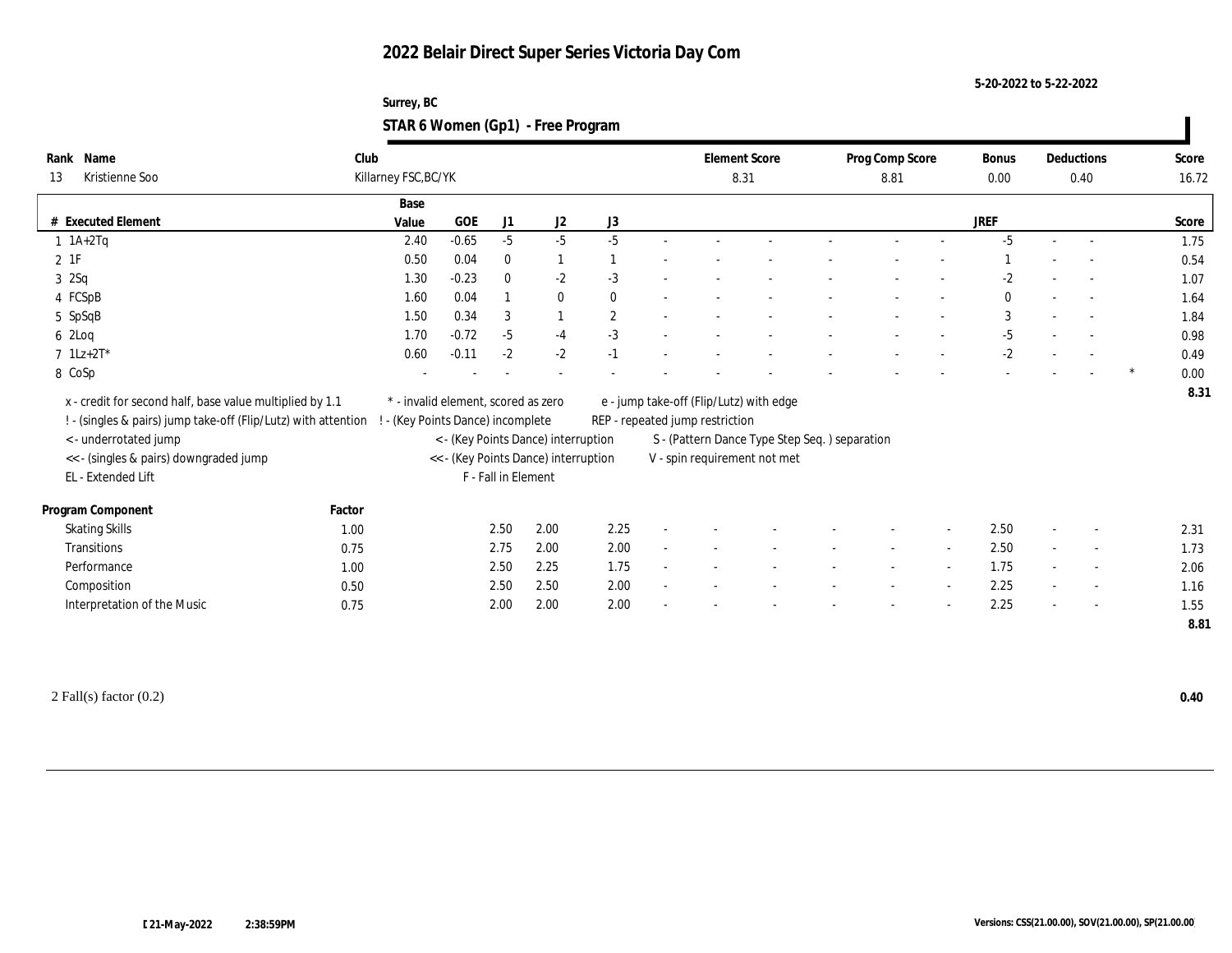**5-20-2022 to 5-22-2022**

| Surrey, BC                        |  |
|-----------------------------------|--|
| STAR 6 Women (Gp1) - Free Program |  |

| Name<br>Rank                                                   | Club   |                                     |         |                     |                                      |              |                                 | <b>Element Score</b>                          | Prog Comp Score | <b>Bonus</b> |                | Deductions               | Score |
|----------------------------------------------------------------|--------|-------------------------------------|---------|---------------------|--------------------------------------|--------------|---------------------------------|-----------------------------------------------|-----------------|--------------|----------------|--------------------------|-------|
| Sharon Zu<br>14                                                |        | Connaught SC, BC/YK                 |         |                     |                                      |              |                                 | 8.63                                          | 7.83            | 0.00         |                | 0.40                     | 16.06 |
|                                                                |        | Base                                |         |                     |                                      |              |                                 |                                               |                 |              |                |                          |       |
| # Executed Element                                             |        | Value                               | GOE     | J1                  | J2                                   | J3           |                                 |                                               |                 | <b>JREF</b>  |                |                          | Score |
| 1 2Lo                                                          |        | 1.70                                | $-0.09$ | $-2$                | $\bf{0}$                             | $\mathbf{0}$ |                                 |                                               |                 | $\Omega$     | $\sim$         |                          | 1.61  |
| $2 \; 1A+1T$                                                   |        | 1.50                                | $-0.06$ | $\mathbf{0}$        | $-1$                                 | $-1$         |                                 |                                               |                 |              |                |                          | 1.44  |
| 3 2S                                                           |        | 1.30                                | $-0.65$ | $-5$                | $-5$                                 | $-5$         |                                 |                                               |                 | $-5$         |                |                          | 0.65  |
| 4 2T                                                           |        | 1.30                                | $-0.65$ | $-5$                | $-5$                                 | $-5$         |                                 |                                               |                 | $-5$         | $\sim$         | $\sim$                   | 0.65  |
| 5 CCoSpB                                                       |        | 1.70                                | 0.00    | $\mathbf{0}$        | $\bf{0}$                             | $\mathbf{0}$ |                                 |                                               |                 | $\bf{0}$     |                | $\sim$                   | 1.70  |
| 6 StSqB                                                        |        | 1.50                                | $-0.04$ | $\mathbf{0}$        | $\bf{0}$                             | $-1$         |                                 |                                               |                 | $\bf{0}$     |                |                          | 1.46  |
| $7$ 1Lz+1Lo                                                    |        | 1.10                                | 0.02    | $\mathbf{0}$        | $\bf{0}$                             | $\theta$     |                                 |                                               |                 |              |                |                          | 1.12  |
| 8 FCSp                                                         |        | 0.00                                |         |                     |                                      |              |                                 |                                               |                 |              |                |                          | 0.00  |
| x - credit for second half, base value multiplied by 1.1       |        | * - invalid element, scored as zero |         |                     |                                      |              |                                 | e - jump take-off (Flip/Lutz) with edge       |                 |              |                |                          | 8.63  |
| ! - (singles & pairs) jump take-off (Flip/Lutz) with attention |        | - (Key Points Dance) incomplete     |         |                     |                                      |              | REP - repeated jump restriction |                                               |                 |              |                |                          |       |
| <- underrotated jump                                           |        |                                     |         |                     | < - (Key Points Dance) interruption  |              |                                 |                                               |                 |              |                |                          |       |
|                                                                |        |                                     |         |                     | << - (Key Points Dance) interruption |              |                                 | S - (Pattern Dance Type Step Seq.) separation |                 |              |                |                          |       |
| << - (singles & pairs) downgraded jump<br>EL - Extended Lift   |        |                                     |         | F - Fall in Element |                                      |              |                                 | V - spin requirement not met                  |                 |              |                |                          |       |
|                                                                |        |                                     |         |                     |                                      |              |                                 |                                               |                 |              |                |                          |       |
| Program Component                                              | Factor |                                     |         |                     |                                      |              |                                 |                                               |                 |              |                |                          |       |
| <b>Skating Skills</b>                                          | 1.00   |                                     |         | 1.75                | 2.00                                 | 1.75         |                                 |                                               |                 | 2.00         | $\overline{a}$ |                          | 1.88  |
| <b>Transitions</b>                                             | 0.75   |                                     |         | 1.75                | 2.00                                 | 1.50         |                                 |                                               |                 | 2.25         | $\sim$         | $\overline{a}$           | 1.41  |
| Performance                                                    | 1.00   |                                     |         | 2.00                | 2.25                                 | 1.50         |                                 |                                               |                 | 2.00         |                | $\overline{\phantom{a}}$ | 1.94  |
| Composition                                                    | 0.50   |                                     |         | 2.00                | 2.25                                 | 1.75         |                                 |                                               |                 | 2.00         | $\sim$         | $\sim$                   | 1.00  |
| Interpretation of the Music                                    | 0.75   |                                     |         | 2.50                | 2.25                                 | 1.50         |                                 |                                               |                 | 2.25         | $\sim$         | $\sim$                   | 1.60  |
|                                                                |        |                                     |         |                     |                                      |              |                                 |                                               |                 |              |                |                          | 7.83  |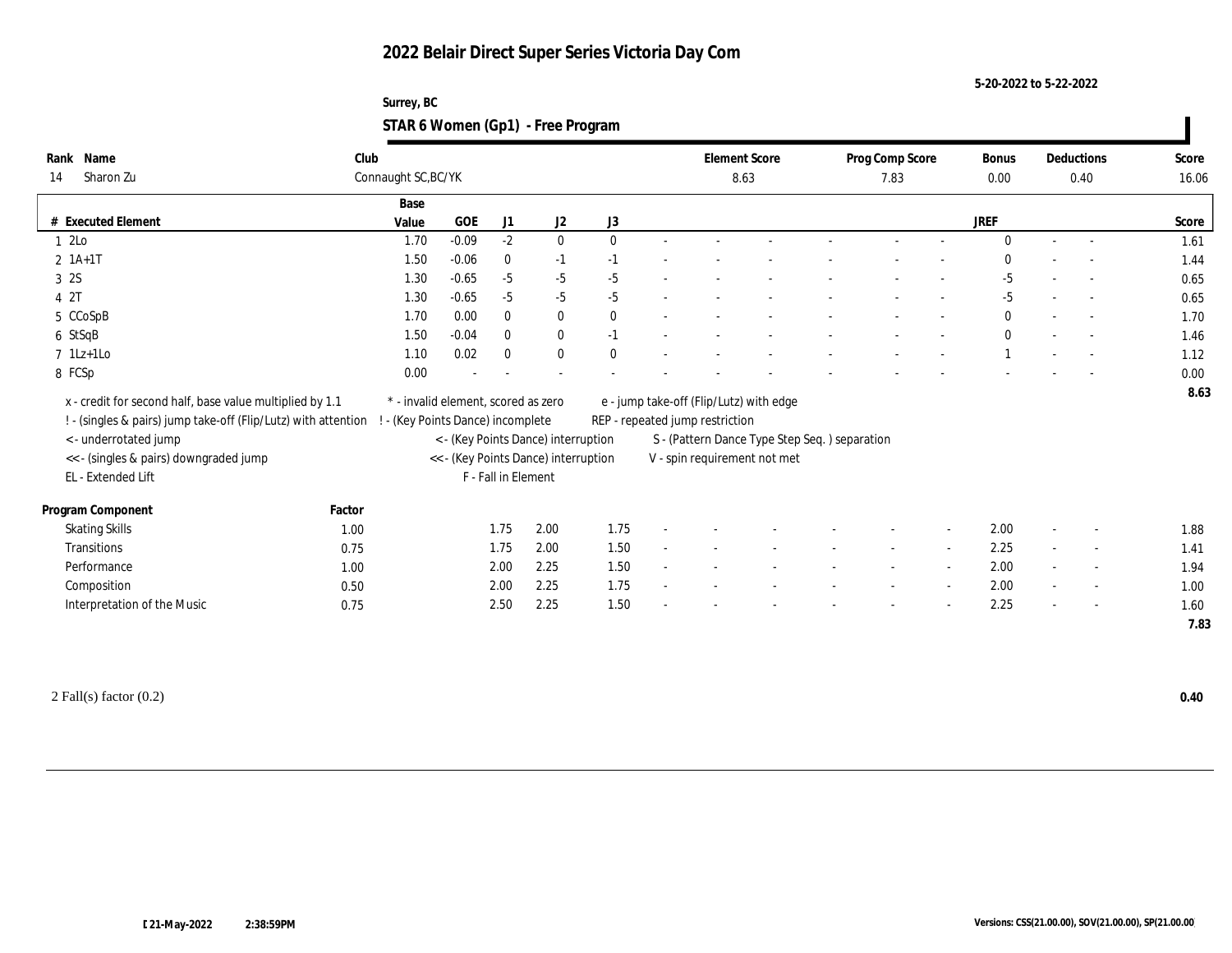**5-20-2022 to 5-22-2022**

| Surrey, BC                        |  |
|-----------------------------------|--|
| STAR 6 Women (Gp1) - Free Program |  |

| Rank Name                                                      | Club   |                                                                             |                                     |                          |          |              |                                                                                | <b>Element Score</b>                    |  | Prog Comp Score |                | Bonus |      | Deductions               | Score |
|----------------------------------------------------------------|--------|-----------------------------------------------------------------------------|-------------------------------------|--------------------------|----------|--------------|--------------------------------------------------------------------------------|-----------------------------------------|--|-----------------|----------------|-------|------|--------------------------|-------|
| Klara Novakova<br>15                                           |        | Sunset FSC, BC/YK                                                           |                                     |                          |          |              | 6.76                                                                           |                                         |  | 7.61            |                |       | 0.20 |                          | 14.17 |
|                                                                |        | Base                                                                        |                                     |                          |          |              |                                                                                |                                         |  |                 |                |       |      |                          |       |
| # Executed Element                                             |        | Value                                                                       | <b>GOE</b>                          | J1                       | J2       | J3           |                                                                                |                                         |  |                 |                | JREF  |      |                          | Score |
| $1 \t1A$                                                       |        | 1.10                                                                        | $-0.44$                             | $-5$                     | $-4$     | $-4$         |                                                                                |                                         |  |                 |                | $-3$  |      |                          | 0.66  |
| $2 \text{ 1S+1Lo<<}$                                           |        | 0.40                                                                        | $-0.17$                             | $-5$                     | $-4$     | $-4$         |                                                                                |                                         |  |                 |                | -4    |      |                          | 0.23  |
| 3 FCSp                                                         |        | 0.00                                                                        |                                     | $\overline{\phantom{a}}$ |          |              |                                                                                |                                         |  |                 |                |       |      |                          | 0.00  |
| 4 2Lo                                                          |        | 1.70                                                                        | $-0.30$                             | $-4$                     | $-1$     | $-1$         |                                                                                |                                         |  |                 |                | $-1$  |      | $\sim$                   | 1.40  |
| 5 2F(e)                                                        |        | 1.44                                                                        | $-0.72$                             | $-5$                     | $-5$     | $-5$         |                                                                                |                                         |  |                 |                | -5    |      |                          | 0.72  |
| 6 2S                                                           |        | 1.30                                                                        | $-0.26$                             | $-4$                     | $-2$     | $-1$         |                                                                                |                                         |  |                 |                | $-1$  |      |                          | 1.04  |
| 7 SpSqB                                                        |        | 1.50                                                                        | $-0.04$                             | $\mathbf{0}$             | $\bf{0}$ | $\mathbf{0}$ |                                                                                |                                         |  |                 |                | $-1$  |      |                          | 1.46  |
| 8 CCoSpB (V)                                                   |        | 1.28                                                                        | $-0.03$                             | $\mathbf{0}$             | $\bf{0}$ | $\mathbf{0}$ |                                                                                |                                         |  |                 |                | $-1$  |      |                          | 1.25  |
| x - credit for second half, base value multiplied by 1.1       |        |                                                                             | * - invalid element, scored as zero |                          |          |              |                                                                                | e - jump take-off (Flip/Lutz) with edge |  |                 |                |       |      |                          | 6.76  |
| ! - (singles & pairs) jump take-off (Flip/Lutz) with attention |        | ! - (Key Points Dance) incomplete                                           |                                     |                          |          |              | REP - repeated jump restriction                                                |                                         |  |                 |                |       |      |                          |       |
| <- underrotated jump                                           |        |                                                                             |                                     |                          |          |              |                                                                                |                                         |  |                 |                |       |      |                          |       |
| << - (singles & pairs) downgraded jump                         |        | < - (Key Points Dance) interruption<br><< - (Key Points Dance) interruption |                                     |                          |          |              | S - (Pattern Dance Type Step Seq. ) separation<br>V - spin requirement not met |                                         |  |                 |                |       |      |                          |       |
| EL - Extended Lift                                             |        |                                                                             |                                     | F - Fall in Element      |          |              |                                                                                |                                         |  |                 |                |       |      |                          |       |
|                                                                |        |                                                                             |                                     |                          |          |              |                                                                                |                                         |  |                 |                |       |      |                          |       |
| Program Component                                              | Factor |                                                                             |                                     |                          |          |              |                                                                                |                                         |  |                 |                |       |      |                          |       |
| <b>Skating Skills</b>                                          | 1.00   |                                                                             |                                     | 1.75                     | 2.25     | 2.00         |                                                                                |                                         |  |                 |                | 2.25  |      |                          | 2.06  |
| <b>Transitions</b>                                             | 0.75   |                                                                             |                                     | 2.00                     | 1.75     | 1.75         |                                                                                |                                         |  |                 | $\overline{a}$ | 2.00  |      | $\overline{\phantom{a}}$ | 1.41  |
| Performance                                                    | 1.00   |                                                                             |                                     | 2.00                     | 2.00     | 2.00         |                                                                                |                                         |  |                 |                | 1.25  |      | $\overline{\phantom{a}}$ | 1.81  |
| Composition                                                    | 0.50   |                                                                             |                                     | 2.25                     | 1.75     | 1.75         |                                                                                |                                         |  |                 |                | 2.00  |      | $\sim$                   | 0.97  |
| Interpretation of the Music                                    | 0.75   |                                                                             |                                     | 1.75                     | 2.00     | 1.75         |                                                                                |                                         |  |                 |                | 1.75  |      | $\overline{\phantom{a}}$ | 1.36  |
|                                                                |        |                                                                             |                                     |                          |          |              |                                                                                |                                         |  |                 |                |       |      |                          | 7.61  |